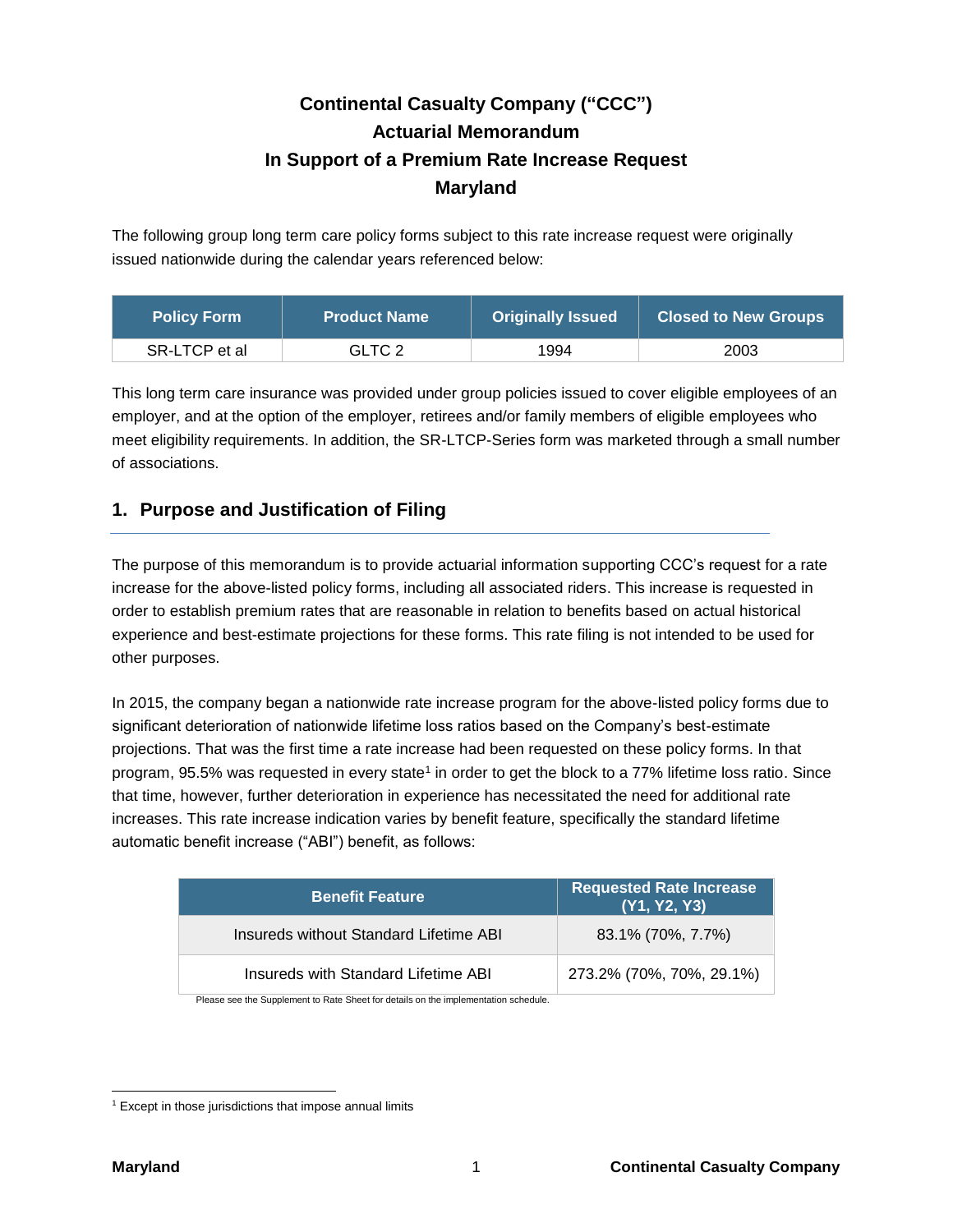To the extent that states do not implement the requested amounts, it is the intent of management to submit follow-up filings, where not otherwise limited by law or regulation, such that an actuarially equivalent increase amount is attained.

Upon approval of this rate revision, all impacted insureds will be offered the option to reduce coverage so as to offset all or part of the rate increase. When insureds are notified of the rate increase, they will be encouraged to call our customer service staff and discuss these options if they so desire. Available options will depend upon the insured's current coverage levels, benefit options available under their group plan, and any statutory minimum benefit levels in your state.

Another option that is being offered to insureds is the "Surrender Option". If this option is elected by the insured, the insured will surrender their policy in return for a one-time cash payment from the Company. The amount of the one-time cash surrender payment is equal to the unisex-adjusted statutory active life reserve held for the specific insured.

The above options will be offered to all insureds governed by your state for rate increase purposes with the policy forms listed in this rate increase filing, regardless of whether or not they receive a rate increase to ensure fairness within the product portfolio.

Although many insureds have a contractual non-forfeiture benefit, the Company is making a contingent non-forfeiture option ("CNF") available to all insureds in conjunction with this rate increase. This option provides a paid-up policy with benefits equal to the total of premiums paid, less any claims paid. If a policy lapses due to non-payment of premiums without notifying the Company of the insured's intention to elect any of the above options, the insured's coverage will default to a standard 100% CNF benefit.

Although certain policy forms were originally priced prior to rate stability requirements in your state, certificates have been added after the rate stability requirements in your state. Therefore, this filing is being made according to rate stability requirements in your state.

# **2. Description of Benefits**

# *Form SR-LTCP-Series (i.e. GLTC 2):*

This form provides a daily benefit for long term care received at home, an assisted living facility, or a nursing facility. Benefits are payable in the event the insured is impaired in a stated number of ADLs or is cognitively impaired after the appropriate elimination period has been satisfied. The policy form was available on an expense incurred (reimburse actual cost up to a daily benefit) or indemnity (pay a daily benefit for each day qualifying care was received) basis. Lifetime maximum benefits are defined as an aggregate dollar amount that is a multiple of the facility daily benefit. Available lifetime maximum benefits are (multiples of the daily facility benefit) 730x, 1,095x, 1,460x, 1,500x, 1,825x, 2,000x, 2,190x, 2,555x, 3,000x, 3,650x, 4,000x, or 5,000x, and an option for an unlimited lifetime maximum benefit. Benefits for home based care are available at 50% to 100% of the daily facility benefit, depending on the level chosen by the insured.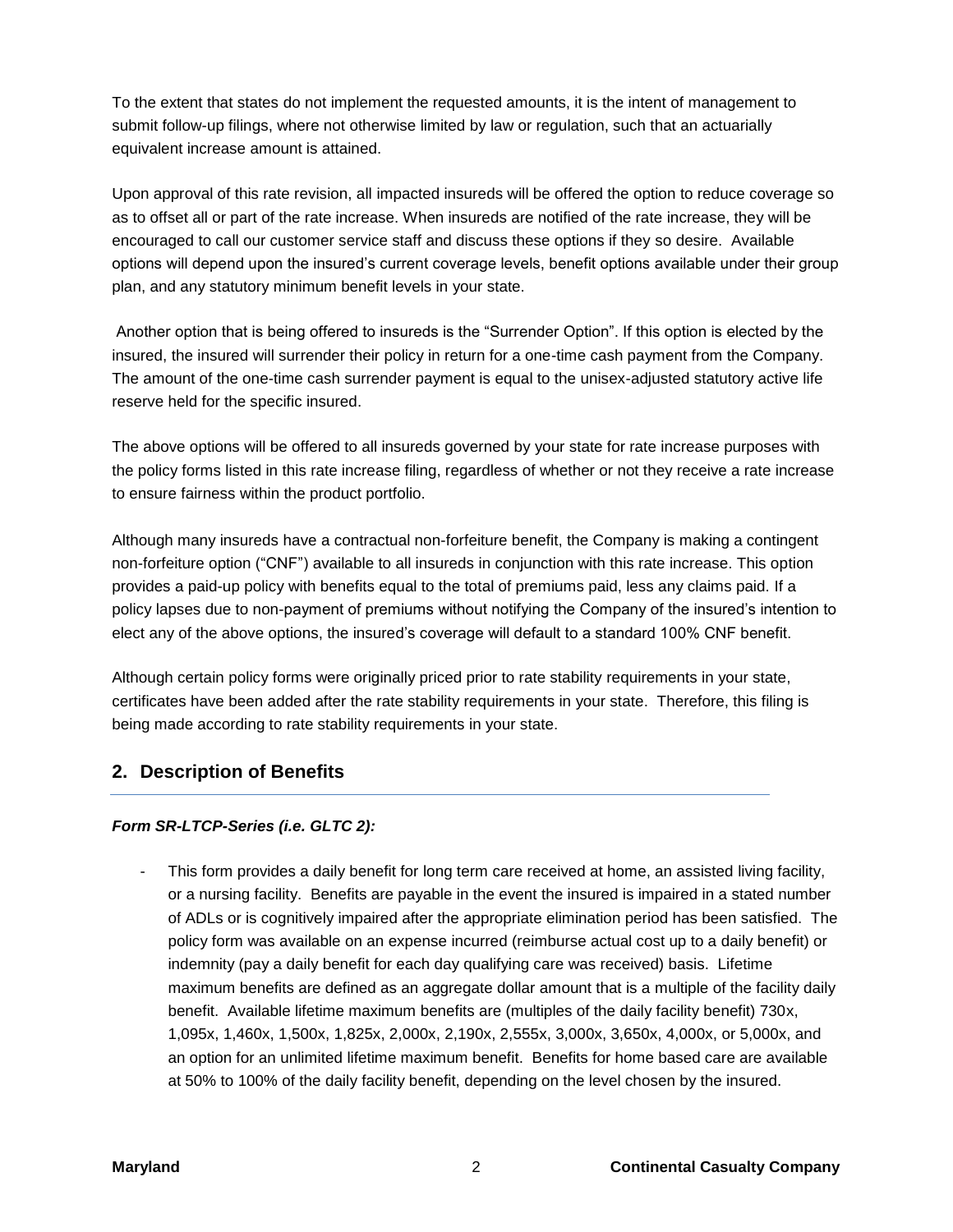- *Other Benefits*: The form also includes benefits for bed reservation, respite care, waiver of premium, home medical technology, caregiver training, and alternate plan of care.
- *Optional Benefits*: The form may have also included benefit options for additional respite care, family respite care, informal caregiver, worldwide coverage, restoration of benefits, non-forfeiture, and refund of premium upon death. Insureds may have had the option of selecting an ABI option. If the insured did not elect an ABI option, a guaranteed benefit increase option was provided. This option allows the insured to periodically buy-up additional amounts of coverage.

# **3. Renewability**

These forms provide the insured guaranteed renewable group long term care coverage.

# **4. Applicability of Rate Increase**

The new premium rates will be applied to all insureds under group policies that were sitused in your state except insureds under group policies sitused in your state that were issued certificates in a state that is an extraterritorial (ET) jurisdiction. These insureds are governed by the ET state's laws and regulations and will be included in that state for rate increase purposes. The new premium rates will also be applied to insureds issued in your state under associations or trusts sitused outside of your state.

The premium increase contained in this memorandum will be applicable to all insureds of the policy forms and riders described in Section 1 as well as all future periodic buy-up offers.

# **5. Experience Study and Actuarial Assumptions**

This section provides a summary of the results of the annual experience study, along with the resulting assumptions utilized in the projection model. These liability assumptions below are consistent with the assumptions being used in the Company's reserve adequacy and asset adequacy testing. It is noted that some actual to expected ("A/E") analysis tables in this section have A/E ratios other than 100%. In order to reduce year over year volatility, if A/E results from the experience study are within an internal target range, the assumption will not be revised from the prior year's assumption.

## **Morbidity Overview**

CCC has a sizeable block of LTC policies with a robust and credible amount of claims experience. As such, the 2020 morbidity study used experience from 2009 to 2019 to develop frequency and severity (claim utilization, disabled life mortality, and claim recovery) assumptions. CCC assesses morbidity experience separately for the Individual Long-Term Care (ILTC) and Group Long-Term Care (GLTC) blocks of business. Furthermore, any variation in assumption by different policyholder characteristics (i.e. gender) is based on company experience where meaningful variation has existed and is expected to continue in the future. Assumptions are set at a granular level to provide the best possible fit to experience. A dynamic validation is then performed to ensure that assumptions provide a reasonable fit in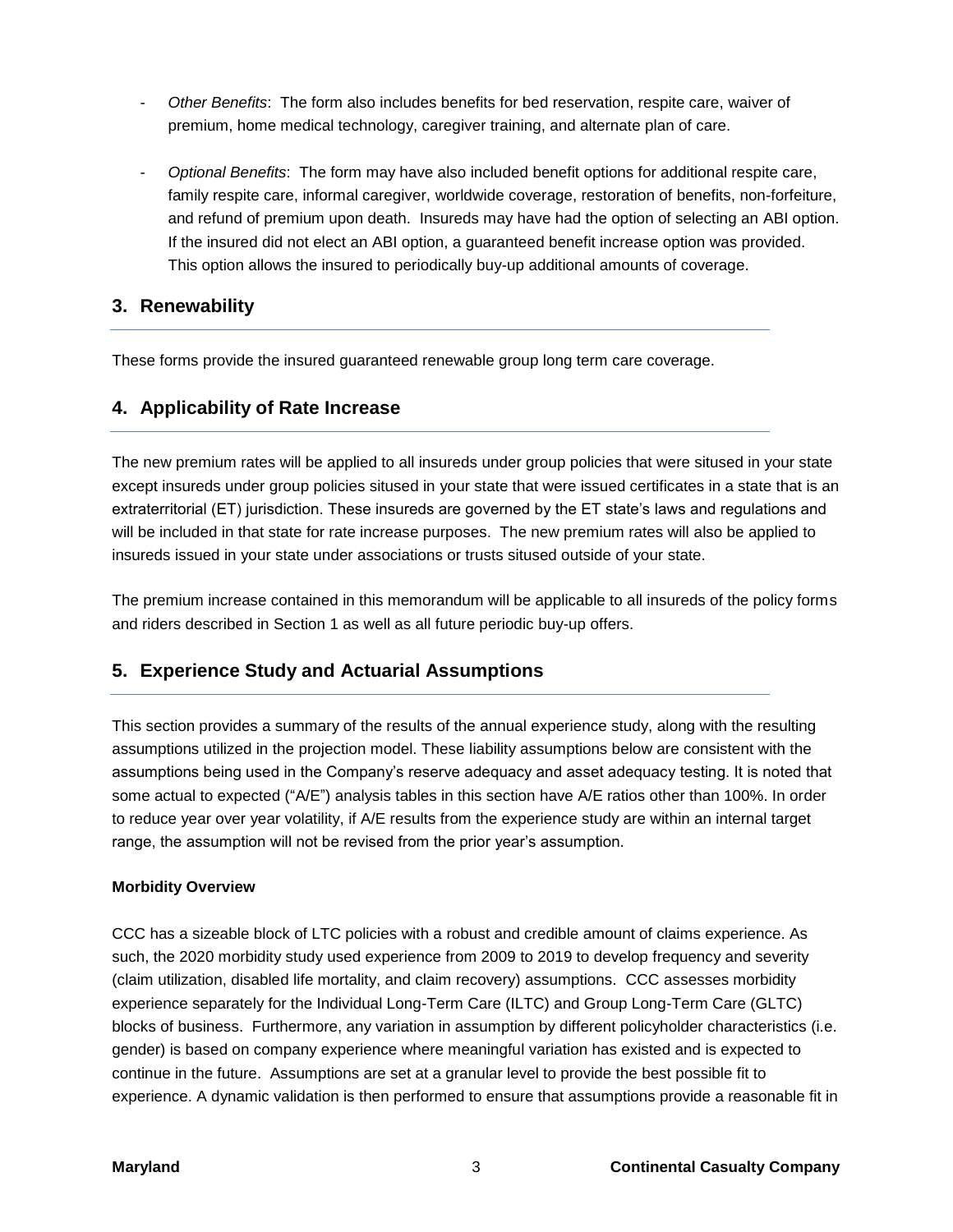the aggregate. The dynamic validation was performed by modeling best-estimate assumptions with inforce liability data as of December 31, 2018 to see how well the assumptions would replicate actual historical experience.

For policyholders aged 85 and older, CCC has approximately over 350K exposure years and over 35K claims. For older attained ages with less credible data, CCC has set incidence, claim recovery and utilization assumptions using age bands where assumptions do not vary beyond a certain age threshold. Disabled life mortality varies by attained age and is based on a 2012 IAM mortality table for attained ages 0 to 100 and based on the maximum of 2000 Annuity and 2012 IAM for attained ages 100 and older. Impairment factors by attained age are applied to this table to account for the higher mortality rates associated with disabled lives compared to healthy lives.

Morbidity experience can vary by carrier to carrier based on policy language, claim adjudication practices and rate increase programs undertaken. None of these differences are captured in industry studies. Given the fact that CCC has credible and robust claims experience, assumptions were set entirely based on company experience and were not directly compared to industry data.

The ILTC block is past its peak so the number of new incurred claims has been slowing. GLTC is a younger block and the number of new incurred claims is expected to continue to increase over the next twenty to thirty years. Also, within the study period mentioned above, CCC has implemented ILTC and GLTC rate increase programs which have temporarily increased incidence due to anti-selection.

The amount of new incurred claim dollars has increased over the recent past due to increases in the cost of care. Incurred claim dollars are expected to continue to increase for both ILTC and GLTC over the near to mid-term.

CCC has granular assumptions which allows for variation in lapse rates. One variation that is worth noting is the assumption that lapse rates are expected to be lower for policies with richer benefits (i.e. policies with longer benefit periods and with contractual ABI). Therefore, as the block ages, there is an expectation that the policies that persist will naturally have longer lengths of stay with higher severity as the mix shift changes over time. Also assumed in the claim utilization assumption is an expectation of rising cost of care inflation which will also lead to higher severity of claims over time.

# **Claim Incidence**

The frequency of claim is the probability that a healthy insured will go into disabled status, also known as 'claim incidence'. The final incidence rate that gets modeled is comprised of a base incidence table, adjustment factors based on policy features and demographics, and adjustments for policyholder behavior to rate actions.

## *Base Incidence Actual to Expected Analysis*

The below table summarizes the results of the experience study for GLTC base incidence rates, which includes experience over the past nine years: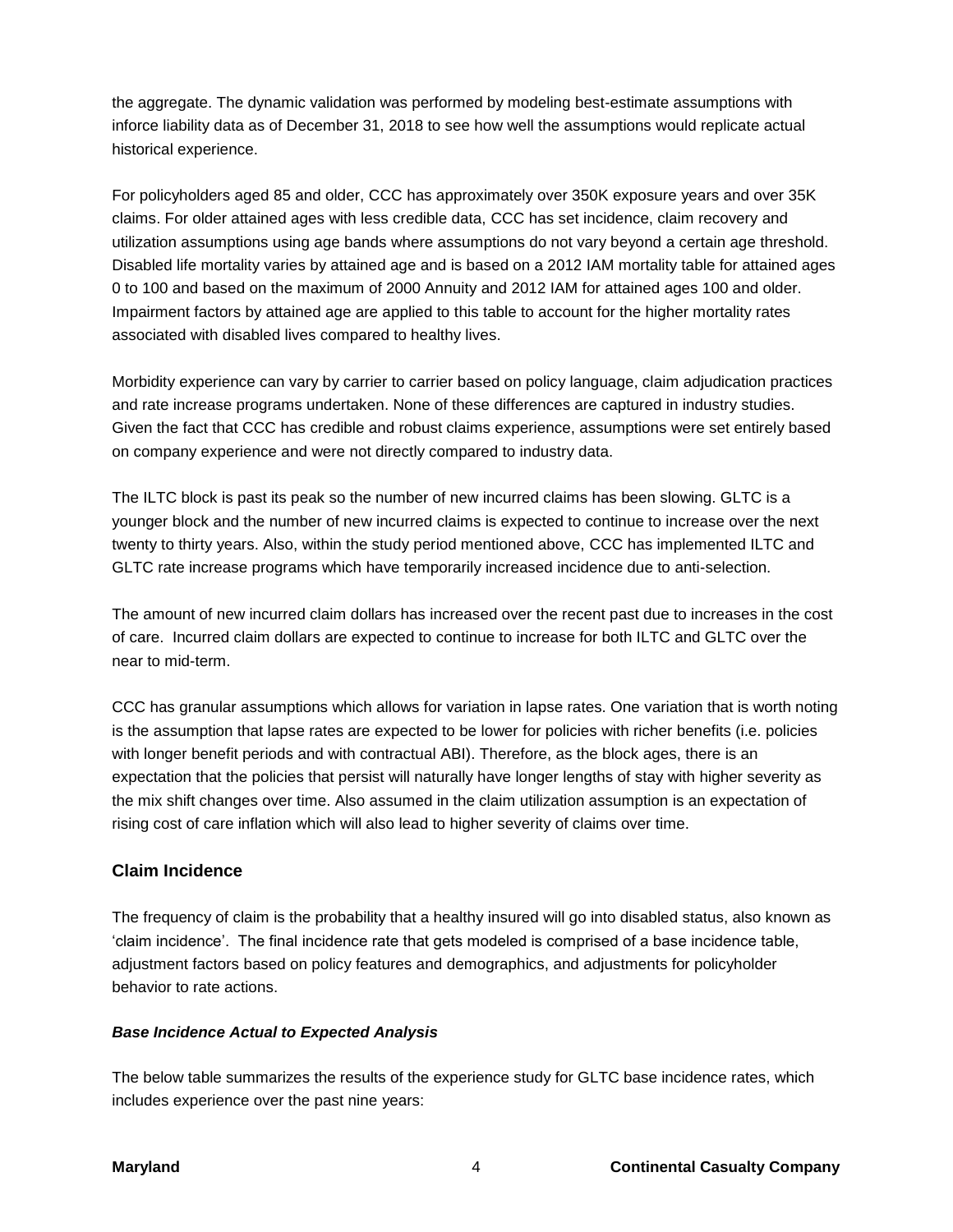| <b>Best-Estimate Incidence A/E Results</b><br><b>Group Long Term Care</b> |                             |                                |                                  |                                           |                                             |                                  |  |
|---------------------------------------------------------------------------|-----------------------------|--------------------------------|----------------------------------|-------------------------------------------|---------------------------------------------|----------------------------------|--|
| <b>Calendar</b><br>Year                                                   | <b>Exposures</b><br>(Years) | <b>Actual</b><br><b>Claims</b> | <b>Expected</b><br><b>Claims</b> | <b>Actual</b><br><b>Incidence</b><br>Rate | <b>Expected</b><br><b>Incidence</b><br>Rate | <b>Actual</b><br><b>Expected</b> |  |
| 2010                                                                      | 222,842                     | 450                            | 449                              | 0.20%                                     | 0.20%                                       | 100%                             |  |
| 2011                                                                      | 223,014                     | 454                            | 499                              | 0.20%                                     | 0.22%                                       | 91%                              |  |
| 2012                                                                      | 221,789                     | 501                            | 552                              | 0.23%                                     | 0.25%                                       | 91%                              |  |
| 2013                                                                      | 226,069                     | 591                            | 609                              | 0.26%                                     | 0.27%                                       | 97%                              |  |
| 2014                                                                      | 222,753                     | 637                            | 668                              | 0.29%                                     | 0.30%                                       | 95%                              |  |
| 2015                                                                      | 218,812                     | 726                            | 734                              | 0.33%                                     | 0.34%                                       | 99%                              |  |
| 2016                                                                      | 208,305                     | 987                            | 816                              | 0.47%                                     | 0.39%                                       | 121%                             |  |
| 2017                                                                      | 189,855                     | 884                            | 901                              | 0.47%                                     | 0.47%                                       | 98%                              |  |
| 2018                                                                      | 162,715                     | 958                            | 946                              | 0.59%                                     | 0.58%                                       | 101%                             |  |
| 2019                                                                      | 152,128                     | 949                            | 974                              | 0.62%                                     | 0.64%                                       | 97%                              |  |
| Total                                                                     | 2,048,281                   | 7,137                          | 7,149                            | 0.35%                                     | 0.35%                                       | 100%                             |  |

### *Base Incidence Assumption*

The base incidence rates are single-dimensional tables that vary by attained age. These base incidence tables vary by the following:

- Whether the policy covers comprehensive or facility only benefits
- The situs of the claim (Nursing Home or Home Health Care)
- Gender

A sample table is shown below:

**Product:** GLTC **Plan Type:** Comprehensive **Situs:** Nursing Home **Gender:** Male

| <b>Attained Age</b> | <b>Annual Incidence Rate (%)</b> |
|---------------------|----------------------------------|
| 44 and Prior        | 0.0022%                          |
| 45                  | 0.0026%                          |
| 46                  | 0.0031%                          |
| 47                  | 0.0037%                          |
| $\cdots$            | $\sim$ $\sim$ $\sim$             |
| 55                  | 0.0137%                          |
| 56                  | 0.0162%                          |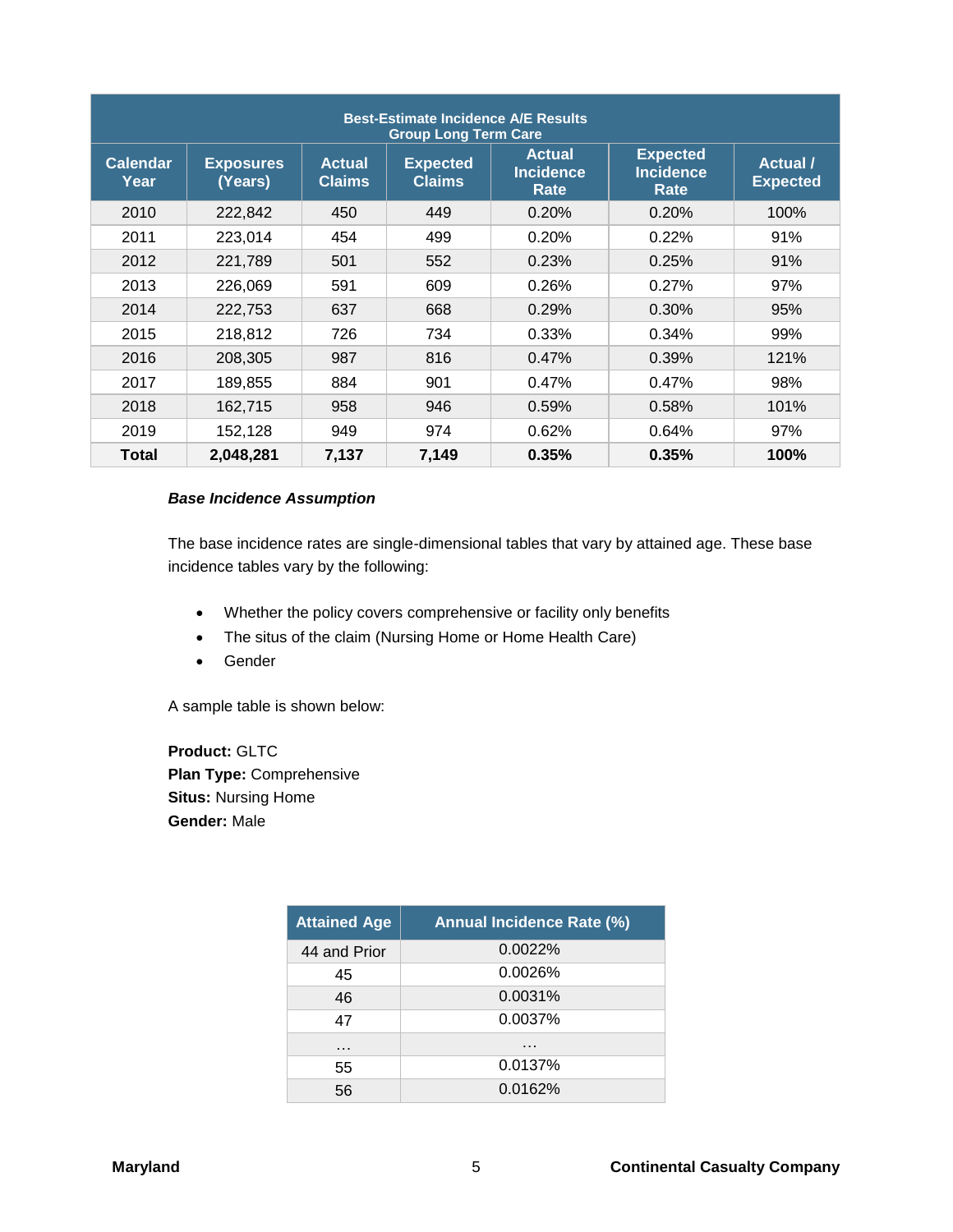| 57        | 0.0191% |
|-----------|---------|
| .         | .       |
| 65        | 0.0714% |
| 66        | 0.0842% |
| 67        | 0.0993% |
| .         | .       |
| 75        | 0.4059% |
| 76        | 0.4854% |
| 77        | 0.5804% |
| .         | .       |
| 85        | 2.4087% |
| 86        | 2.8756% |
| 87        | 3.4324% |
| .         | .       |
| 95        | 6.9527% |
| 96 to 120 | 7.5603% |

#### *Incidence Rate Adjustment Factors*

There are a number of incidence rate adjustment factors that are applied to adjust the base incidence tables for various policy features. The annual experience study reviews these adjustment factors and provides updates as needed. These assumptions were determined by applying scalars to the prior year assumption to bring the A/E ratio close to 100%. Note that 2017 and 2018 experience was not used because of suspected anti-selection from rate increases. The incidence adjustment factors are shown below:

| <b>Category</b>           | <b>Variable/Benefit Feature</b> | <b>Adjustment Factor</b> |
|---------------------------|---------------------------------|--------------------------|
| <b>Underwriting Class</b> | Group                           | 1.0648                   |
| <b>Elimination Period</b> | 0 Days                          | 1.0000                   |
|                           | All Others                      | 0.8068                   |
| <b>Benefit Period</b>     | Lifetime                        | 1.2418                   |
|                           | Non-Lifetime                    | 1.0000                   |
| <b>Tax Status</b>         | <b>Tax Qualified</b>            | 0.8366                   |
|                           | Non-Tax Qualified               | 1.0000                   |

## *Temporary Anti-Selection Overview*

As part of the company's annual experience study, the relationship between premium rate actions and incidence rates were developed into an assumption set. At any time, there is a subset of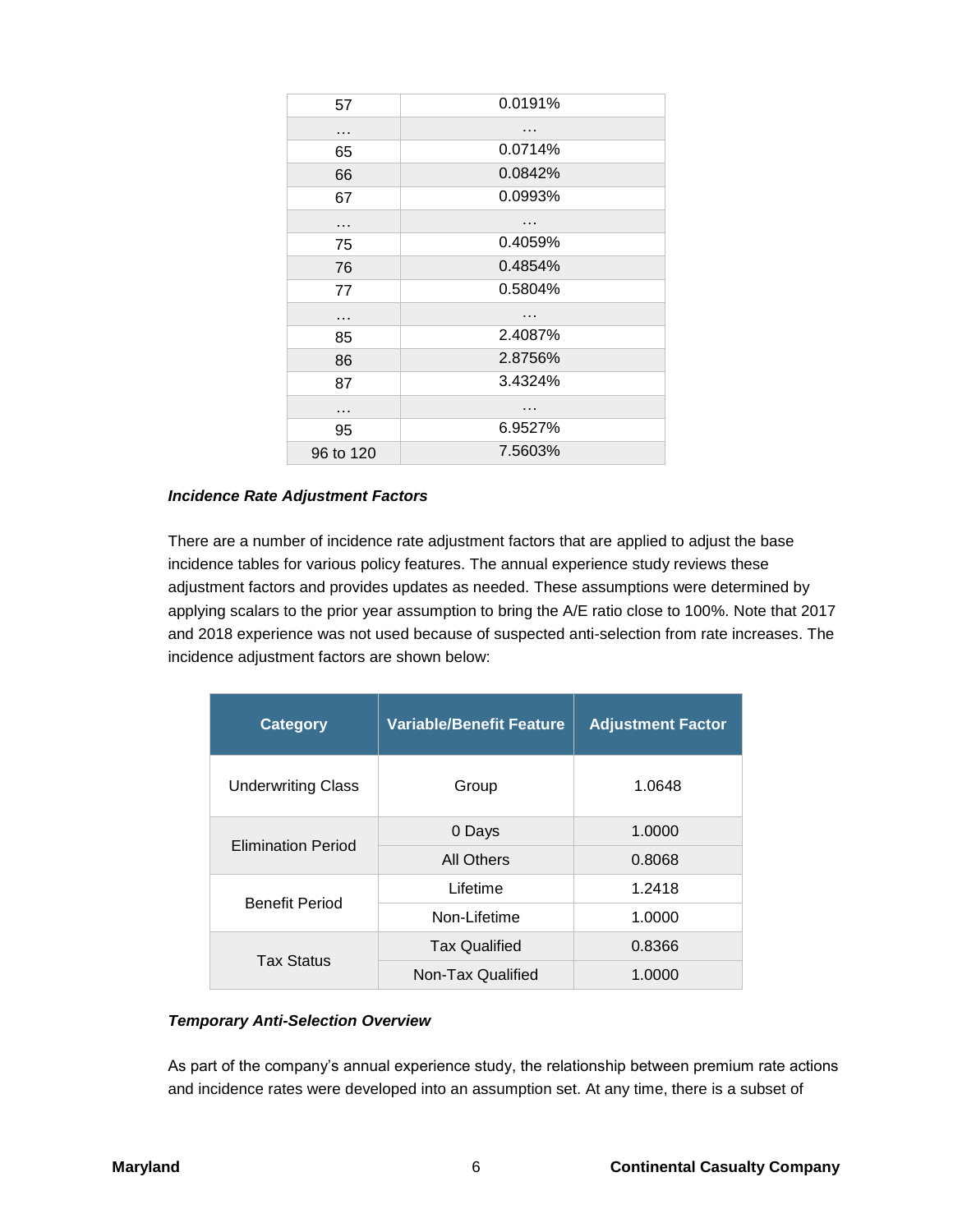policyholders that already qualify for their long term care benefits, but have not utilized the policy. When a rate increase notification is received, some of these policyholders will go on claim to avoid paying the increased premium, since their premium rates will be waived. This phenomenon is known as anti-selection or 'shock morbidity'.

With more accurate notification date data and implementing distributed exposures, a cleaner cut of pre-rate increase and post-rate increase periods could be investigated. Ultimately, this analysis suggested a durational impact of 1 year and severity of 17% for GLTC. *Future Incidence Improvement (i.e. Morbidity Improvement)*

No future incidence improvement is assumed.

### *Model Calibration*

The morbidity assumptions are intended to reflect the best-estimate of the long term. Long-Term Care policies are complex and have multiple decrements. Assumptions are developed independently and when combined in the model, they do not always produce results that seem reasonable. Model calibration is performed when necessary to fit the model to the long term view.

A dynamic validation was performed by modeling our best-estimate assumptions with inforce liability data as of December 31, 2018 to see how well the assumptions would replicate actual historical experience. This analysis was performed separately for ILTC and GLTC. Based on how well the model 'fits' actual claims experience, additional incidence calibration factors are applied as follows:

| Calendar Year | <b>Group Calibration Factor</b> |
|---------------|---------------------------------|
| 2019          | 1.1000                          |
| 2020          | 1.0833                          |
| 2021          | 1.0667                          |
| 2022          | 1.0500                          |
| 2023          | 1.0333                          |
| 2024          | 1.0167                          |
| $2025+$       | 1.0000                          |

## **Claim Severity**

In the projection system, the severity of claim is the associated length and cost of a claim once an insured becomes disabled (or is already disabled). The severity of a claim is driven by three key assumptions:

- Recovery
- Utilization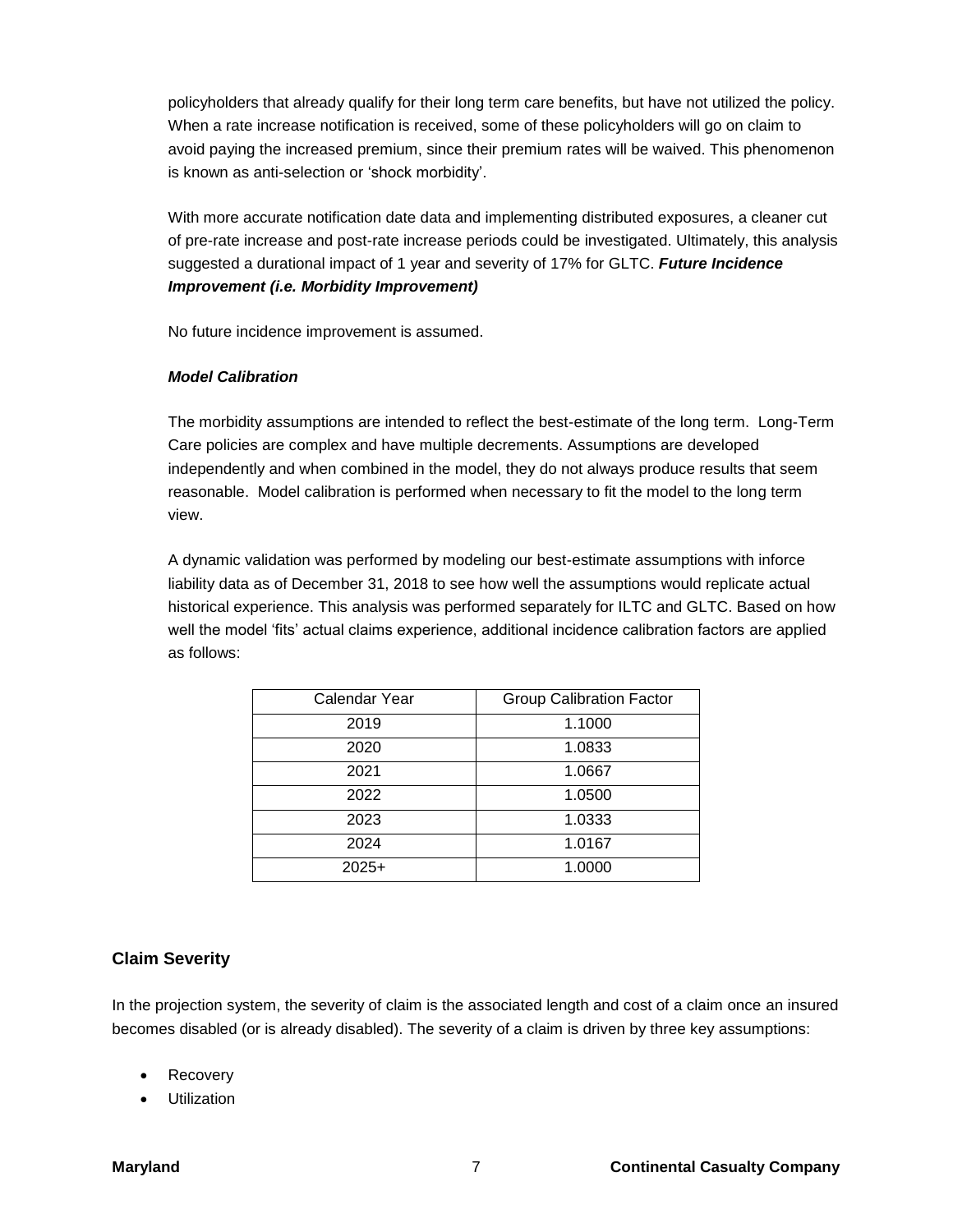Disabled Life Mortality

A further breakdown of these three components is described below.

## *Recovery Overview*

Once an insured is on claim, there is an associated probability that the insured will recover back in to a 'healthy' status prior to death or exhausting benefits. This is the recovery rate assumption in the projection model.

## *Recovery Actual to Expected Analysis*

The below table summarizes the results of the experience study for GLTC recovery rates, which includes experience over the past five years:

| <b>Best-Estimate Recovery A/E Results</b><br><b>Group Long Term Care</b> |                              |                                    |                                          |                                      |                                            |                                  |                                      |                                            |                             |
|--------------------------------------------------------------------------|------------------------------|------------------------------------|------------------------------------------|--------------------------------------|--------------------------------------------|----------------------------------|--------------------------------------|--------------------------------------------|-----------------------------|
|                                                                          |                              | <b>Actuals</b>                     |                                          | <b>Current Claims</b>                |                                            |                                  | <b>Future Claims</b>                 |                                            |                             |
| <b>Calendar</b><br>Year                                                  | <b>Exposures</b><br>(Months) | <b>Actual</b><br><b>Recoveries</b> | <b>Actual</b><br><b>Recovery</b><br>Rate | <b>Expected</b><br><b>Recoveries</b> | <b>Expected</b><br><b>Recovery</b><br>Rate | <b>Actual</b><br><b>Expected</b> | <b>Expected</b><br><b>Recoveries</b> | <b>Expected</b><br><b>Recovery</b><br>Rate | Actual /<br><b>Expected</b> |
| 2015                                                                     | 1,900                        | 129                                | 6.8%                                     | 162                                  | 8.5%                                       | 79%                              | 161                                  | 8.5%                                       | 80%                         |
| 2016                                                                     | 2,172                        | 178                                | 8.2%                                     | 179                                  | 8.2%                                       | 101%                             | 182                                  | 8.4%                                       | 98%                         |
| 2017                                                                     | 2,356                        | 219                                | 9.3%                                     | 184                                  | 7.8%                                       | 119%                             | 187                                  | 7.9%                                       | 117%                        |
| 2018                                                                     | 2,472                        | 178                                | 7.2%                                     | 186                                  | 7.5%                                       | 96%                              | 186                                  | 7.5%                                       | 96%                         |
| 2019                                                                     | 2,624                        | 208                                | 7.9%                                     | 191                                  | 7.3%                                       | 109%                             | 190                                  | 7.2%                                       | 110%                        |
| <b>Total</b>                                                             | 11,523                       | 912                                | 7.9%                                     | 903                                  | 7.8%                                       | 102%                             | 906                                  | 7.9%                                       | 101%                        |

#### *Recovery Assumption*

The recovery tables are two-dimensional tables that vary by age of disability and disability duration. The first five years of the tables contain monthly rates and are annual thereafter. The recovery tables vary by the following:

- **•** Benefit period (lifetime, non-lifetime)
- Gender
- The situs of the claim (Nursing Home, Home Health Care)
- Diagnosis of the claim (for insureds currently on claim)
- Tax-Qualified Status (tax-qualified, not tax-qualified)
- **Elimination Period (0, 0-89, 90+)**

Insureds that are currently in claim status have a known situs of care, so the recovery rates will be different than a policy currently in healthy status, since the future claim situs is unknown.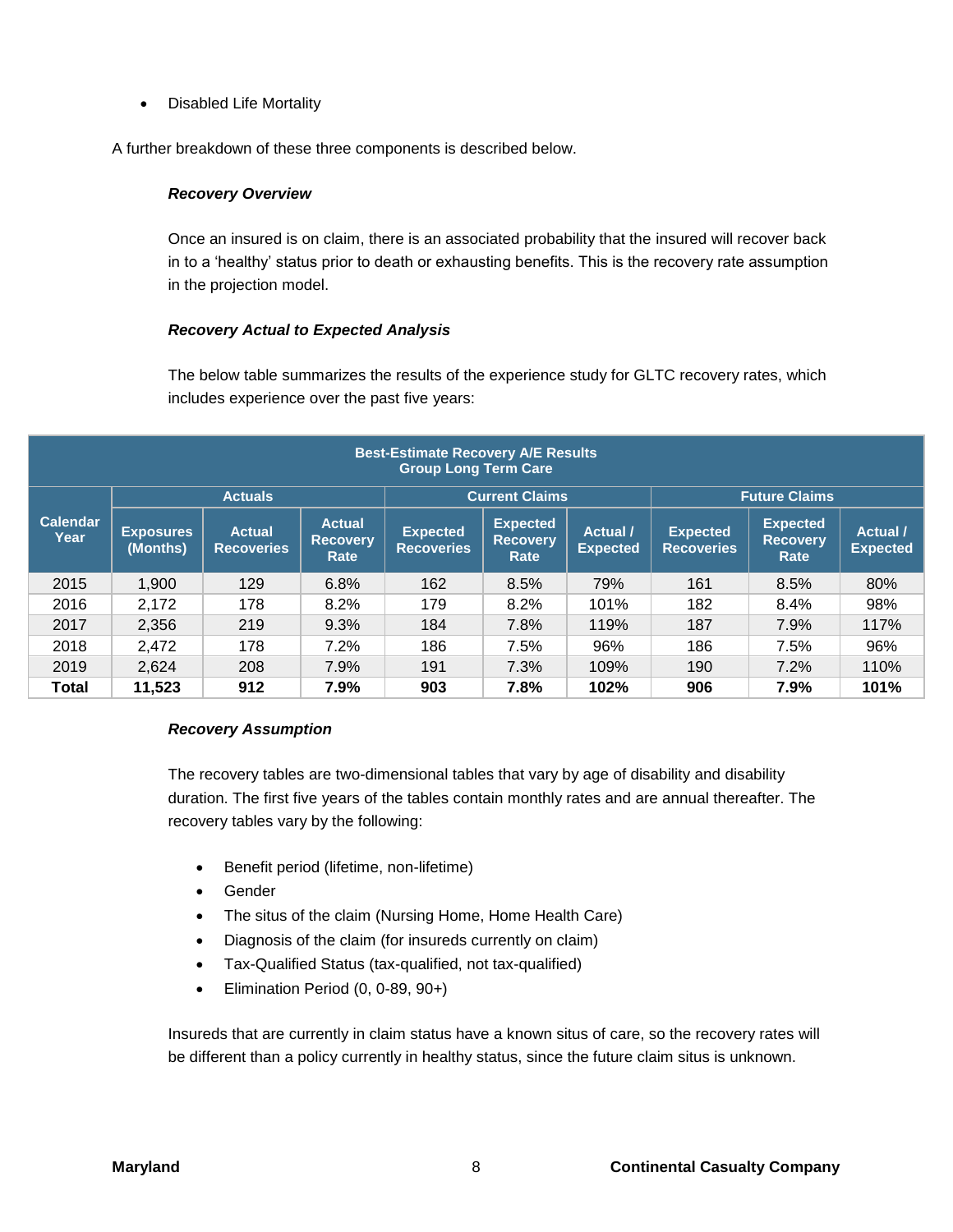A sample table is shown below for sample ages of disablement (rates shown are on a monthly basis):

**Product:** GLTC **Insured Status:** Healthy **Benefit Period:** Lifetime **Gender:** Female **Inflation Type:** Compound **Restoration of Benefits:** No **Situs:** Nursing Home (original, since policy is healthy) **Tax-Qualified Status:** Not tax-qualified **Elimination Period:** 1-89 days

| <b>Disability</b> | <b>Disablement Age</b> |          |          |          |  |  |  |  |
|-------------------|------------------------|----------|----------|----------|--|--|--|--|
| <b>Month</b>      | 65                     | 75       | 85       | 95       |  |  |  |  |
| 1                 | 0.83%                  | 0.58%    | 0.41%    | 0.35%    |  |  |  |  |
| 2                 | 2.54%                  | 1.78%    | 1.25%    | 1.06%    |  |  |  |  |
| 3                 | 1.64%                  | 1.15%    | 0.81%    | 0.68%    |  |  |  |  |
| $\overline{4}$    | 2.22%                  | 1.56%    | 1.09%    | 0.93%    |  |  |  |  |
| 5                 | 1.92%                  | 1.35%    | 0.95%    | 0.80%    |  |  |  |  |
| 6                 | 1.13%                  | 0.80%    | 0.56%    | 0.47%    |  |  |  |  |
| $\overline{7}$    | 1.16%                  | 0.81%    | 0.57%    | 0.48%    |  |  |  |  |
| 8                 | 0.74%                  | 0.52%    | 0.36%    | 0.31%    |  |  |  |  |
| $9\,$             | 0.53%                  | 0.37%    | 0.26%    | 0.22%    |  |  |  |  |
| 10                | 0.47%                  | 0.33%    | 0.23%    | 0.20%    |  |  |  |  |
| 11                | 0.43%                  | 0.30%    | 0.21%    | 0.18%    |  |  |  |  |
| 12                | 0.40%                  | 0.28%    | 0.20%    | 0.17%    |  |  |  |  |
| $\cdots$          | $\cdots$               | $\cdots$ | $\cdots$ | $\cdots$ |  |  |  |  |

## *Utilization Overview*

The utilization assumption in the model for expense reimbursement policies represents the amounts, or severity, of paid claims and includes components for cost of care, coverage available and the intensity of care ("health trend"). The inflated available benefit is also considered by capping paid claims at the inflated daily benefit amount.

Expense reimbursement refers to policies that are reimbursed up to the maximum daily benefit. They are considered separately from indemnity policies because indemnity policies pay the full maximum daily benefit. Expense reimbursement claim amounts are affected by cost of care inflation, intensity of care (referred to as "health trend"), and the amount of initial coverage purchased.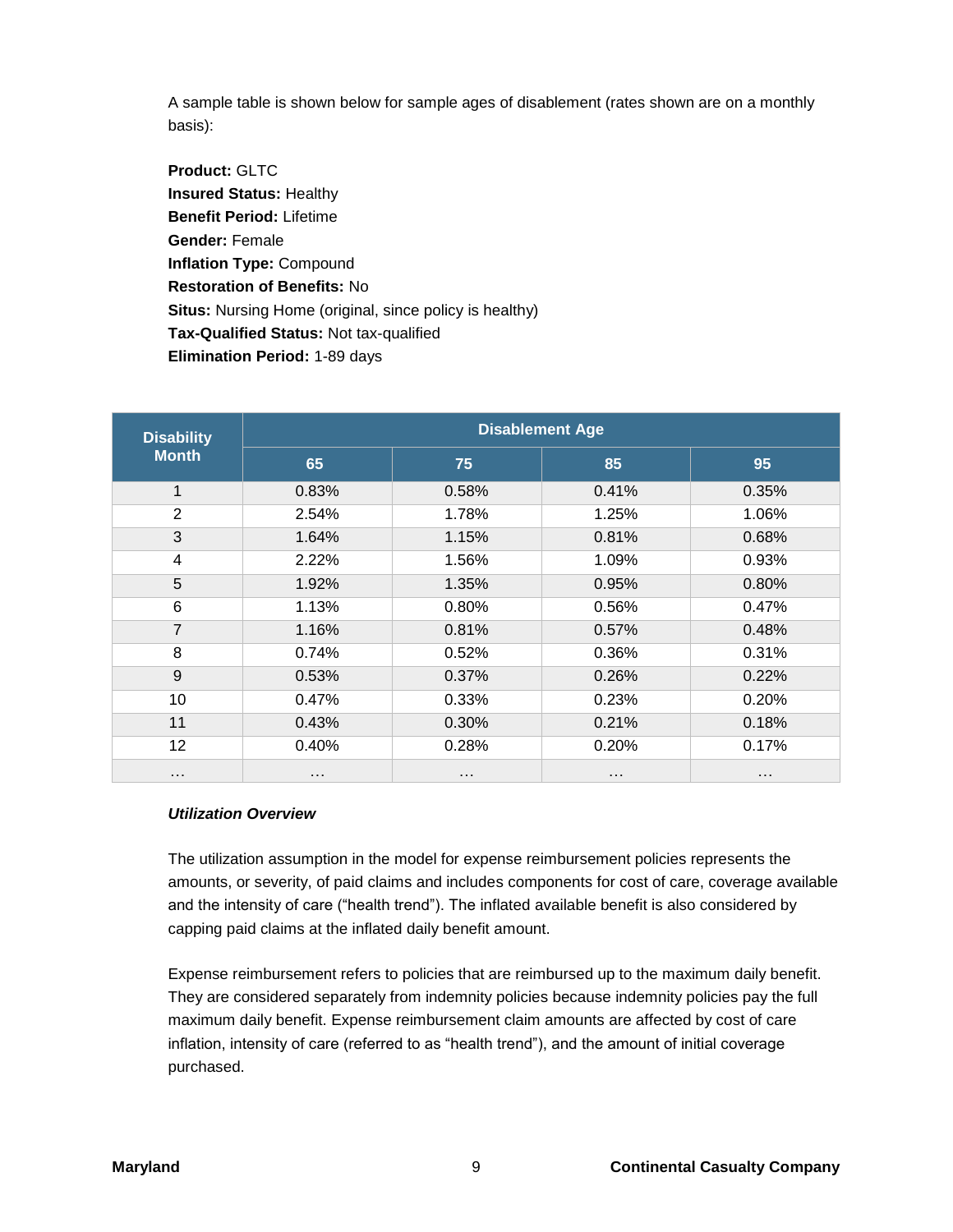Health trends represent the intensity of care needed for claimants. Health trend is the ratio of inflation-adjusted paid claims divided by initial available benefits:

**Paulen**

\n*Health Trend* = 
$$
\frac{(1 + CostOfCare\ Inflation)^{(Experience\ Year - Issue\ Year)}}{Initial\ Available\ Benefits}
$$

Indemnity policies have separate utilization assumptions from expense reimbursement policies because they pay their full available benefits and are not dependent on cost or intensity of care. Although indemnity policies pay the full maximum daily benefit, utilization rates are still below 100% because insureds are not in facilities 100% of the time. For example, if an insured is only in a facility 28 out of the 30 days in each month, then they would have a utilization rate equal to 28/30 = 93%. This is because benefit periods are based on service days and not strictly calendar days.

The utilization cost of care assumption is based on statutory valuation assumptions.

#### *Utilization Actual to Expected Analysis*

The below table summarizes the results of the experience study for GLTC utilization rates, which includes experience over the past seven years:

|                  | <b>Best-Estimate Utilization A/E Results</b><br><b>Group Long Term Care</b> |                                                     |                                             |                                                          |                                               |                             |                                                                      |                                                     |                                             |                                                          |                                               |                             |
|------------------|-----------------------------------------------------------------------------|-----------------------------------------------------|---------------------------------------------|----------------------------------------------------------|-----------------------------------------------|-----------------------------|----------------------------------------------------------------------|-----------------------------------------------------|---------------------------------------------|----------------------------------------------------------|-----------------------------------------------|-----------------------------|
|                  |                                                                             |                                                     | <b>Current Claims</b>                       |                                                          |                                               |                             |                                                                      |                                                     | <b>Future Claims</b>                        |                                                          |                                               |                             |
| Calendar<br>Year | <b>Maximum</b><br><b>Available</b><br><b>Benefit</b><br>(\$millions)        | <b>Actual Paid</b><br><b>Claims</b><br>(\$millions) | <b>Actual</b><br><b>Utilization</b><br>Rate | <b>Expected</b><br>Paid<br><b>Claims</b><br>(\$millions) | <b>Expected</b><br><b>Utilization</b><br>Rate | Actual /<br><b>Expected</b> | <b>Maximum</b><br><b>Available</b><br><b>Benefit</b><br>(\$millions) | <b>Actual Paid</b><br><b>Claims</b><br>(\$millions) | <b>Actual</b><br><b>Utilization</b><br>Rate | <b>Expected</b><br>Paid<br><b>Claims</b><br>(\$millions) | <b>Expected</b><br><b>Utilization</b><br>Rate | Actual /<br><b>Expected</b> |
| 2013             | 81                                                                          | 41                                                  | 51%                                         | 41                                                       | 51%                                           | 100%                        | 81                                                                   | 41                                                  | 51%                                         | 43                                                       | 53%                                           | 96%                         |
| 2014             | 92                                                                          | 48                                                  | 52%                                         | 47                                                       | 51%                                           | 101%                        | 92                                                                   | 48                                                  | 52%                                         | 49                                                       | 54%                                           | 97%                         |
| 2015             | 104                                                                         | 54                                                  | 51%                                         | 55                                                       | 53%                                           | 97%                         | 104                                                                  | 54                                                  | 51%                                         | 57                                                       | 54%                                           | 95%                         |
| 2016             | 121                                                                         | 60                                                  | 50%                                         | 61                                                       | 51%                                           | 99%                         | 121                                                                  | 60                                                  | 50%                                         | 63                                                       | 52%                                           | 96%                         |
| 2017             | 136                                                                         | 70                                                  | 51%                                         | 71                                                       | 52%                                           | 98%                         | 136                                                                  | 70                                                  | 51%                                         | 74                                                       | 54%                                           | 94%                         |
| 2018             | 147                                                                         | 76                                                  | 52%                                         | 78                                                       | 53%                                           | 98%                         | 147                                                                  | 76                                                  | 52%                                         | 82                                                       | 56%                                           | 92%                         |
| 2019             | 160                                                                         | 85                                                  | 53%                                         | 86                                                       | 54%                                           | 99%                         | 160                                                                  | 85                                                  | 53%                                         | 92                                                       | 57%                                           | 93%                         |
| Total            | 841                                                                         | 433                                                 | 51%                                         | 439                                                      | 52%                                           | 99%                         | 841                                                                  | 433                                                 | 51%                                         | 460                                                      | 55%                                           | 94%                         |

#### *Utilization Assumption*

The health trend component of utilization tables are two-dimensional tables that vary by age of disability and disability duration. The first five years of the tables contain monthly rates and are annual thereafter. These tables vary by the following:

- Benefit Period (lifetime, non-lifetime)
- Inflation Type (with inflation vs. without inflation)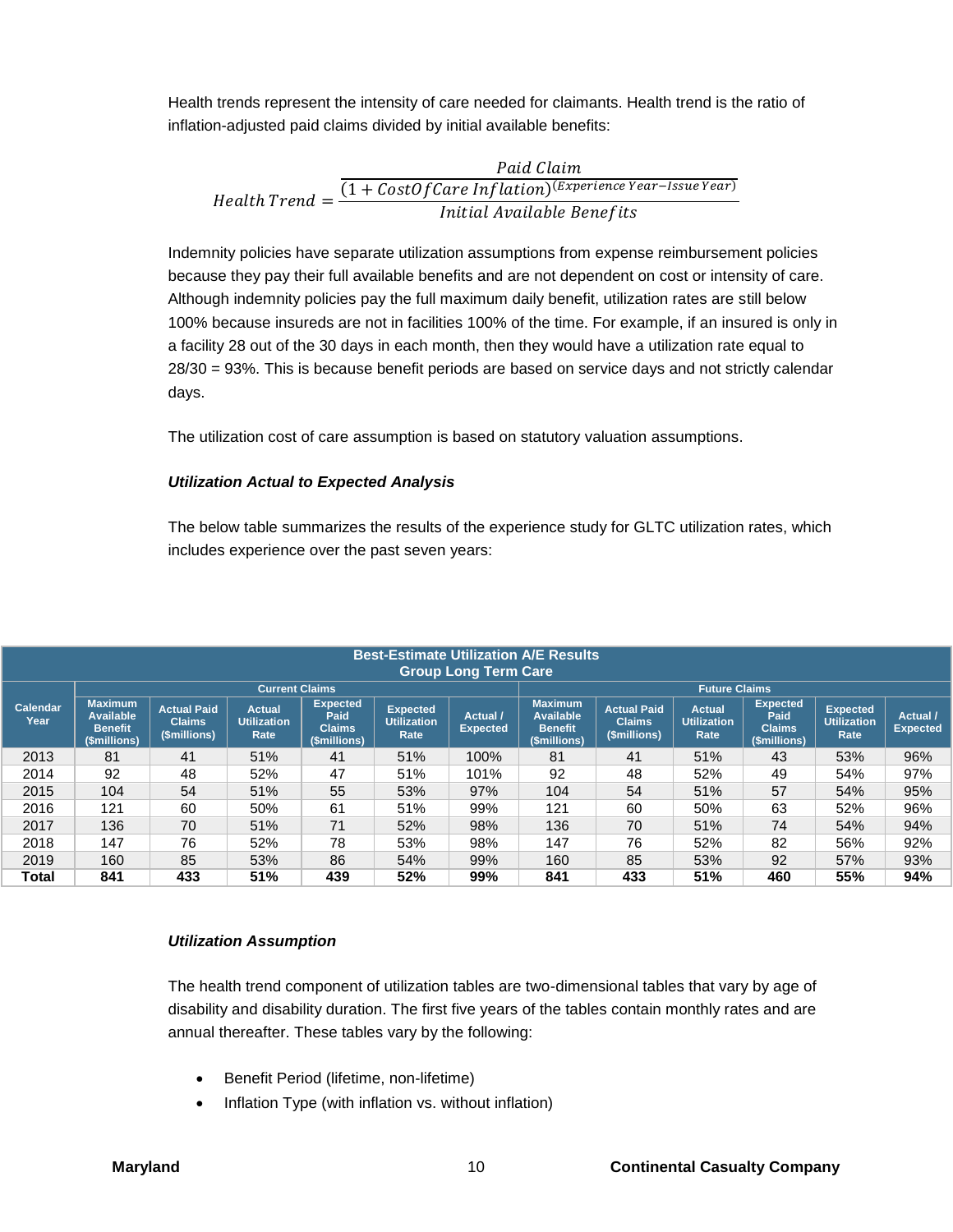- Home health care percentage  $(0\%, 1\% -50\%, 50\% -75\%, 75\% +)$
- The situs of the claim (Nursing Home or Home Health Care)
- Diagnosis of the claim (for insureds currently on claim)

Insureds that are currently in claim status have a known situs of care, so the utilization rates will be different than a policy currently in healthy status, since the future claim situs is unknown.

A sample health trend table is shown below for sample ages of disablement (rates shown are on a monthly basis):

**Product:** GLTC **Insured Status:** Disabled **Benefit Period:** Non-Lifetime **Inflation Type:** Compound **Home Health Care Percentage:** N/A (since situs is not home health care) **Situs:** Nursing Home (original, since policy is healthy) **Tax-Qualified Status:** Not tax-qualified **Elimination Period:** 1 to 89 days

|                         | <b>Disablement Age</b> |        |        |        |  |  |  |  |
|-------------------------|------------------------|--------|--------|--------|--|--|--|--|
| <b>Disability Month</b> | 65                     | 75     | 85     | 95     |  |  |  |  |
| 1                       | 85.00%                 | 89.00% | 91.00% | 95.00% |  |  |  |  |
| 2                       | 65.00%                 | 67.00% | 69.00% | 72.00% |  |  |  |  |
| 3                       | 43.00%                 | 45.00% | 46.00% | 48.00% |  |  |  |  |
| 4                       | 44.00%                 | 46.00% | 47.00% | 49.00% |  |  |  |  |
| 5                       | 53.00%                 | 55.00% | 57.00% | 59.00% |  |  |  |  |
| 6                       | 58.00%                 | 60.00% | 62.00% | 64.00% |  |  |  |  |
| $\overline{7}$          | 58.00%                 | 60.00% | 62.00% | 64.00% |  |  |  |  |
| 8                       | 58.00%                 | 61.00% | 62.00% | 65.00% |  |  |  |  |
| 9                       | 60.00%                 | 62.00% | 64.00% | 67.00% |  |  |  |  |
| 10                      | 62.00%                 | 64.00% | 66.00% | 69.00% |  |  |  |  |
| 11                      | 62.00%                 | 65.00% | 67.00% | 69.00% |  |  |  |  |
| 12                      | 64.00%                 | 67.00% | 69.00% | 71.00% |  |  |  |  |
| .                       |                        | .      | .      |        |  |  |  |  |

Cost of care inflation rates vary by inflation type (simple, compound, none). A sample table is shown below:

**Product:** GLTC **Inflation Type:** Compound

> **Calendar Year Cost of Care Inflation Rate**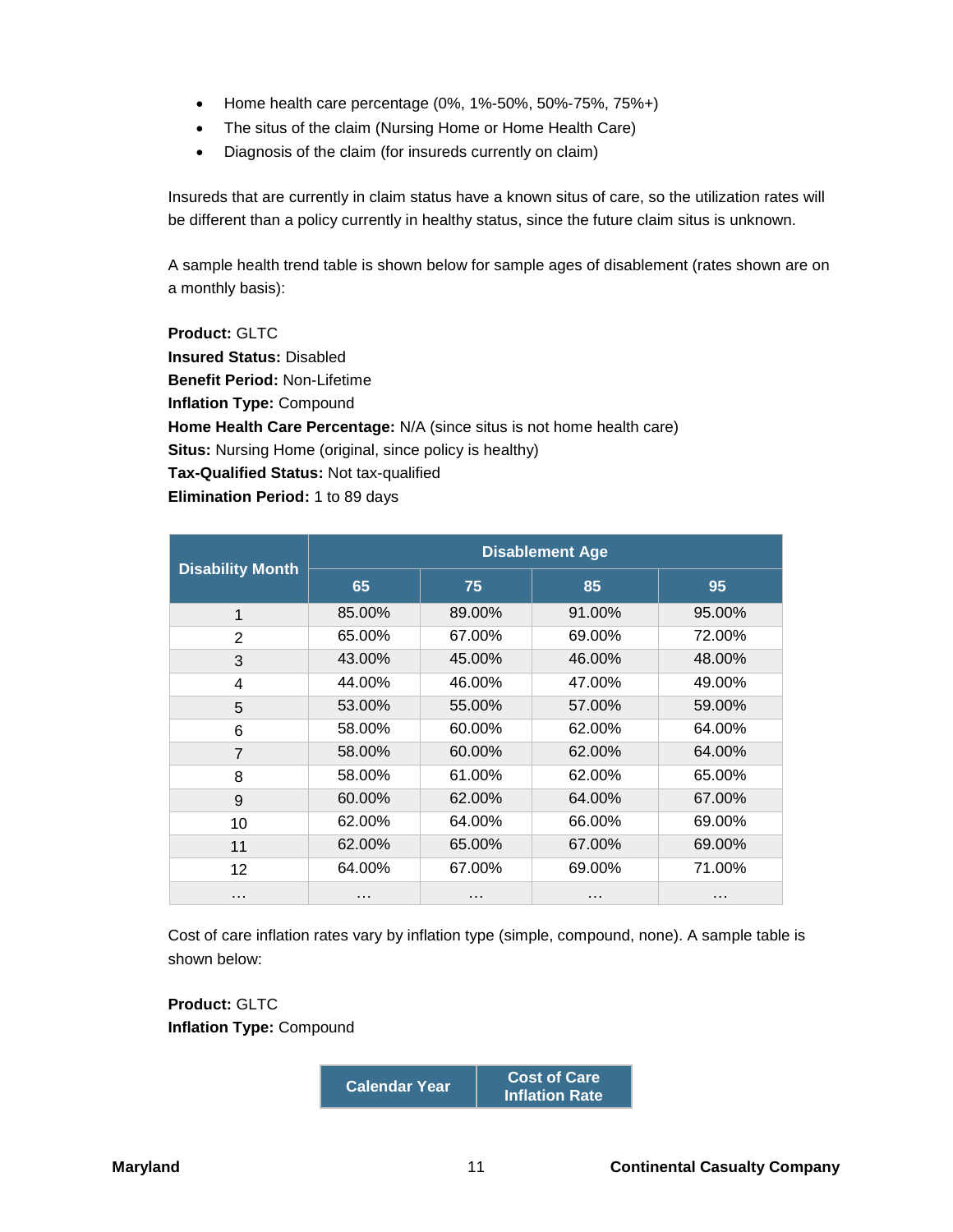| 2017 and Prior | 4.25% |
|----------------|-------|
| 2018           | 4.64% |
| 2019           | 4.29% |
| 2020           | 3.74% |
| 2021           | 3.80% |
| 2022           | 3.85% |
| 2023           | 3.91% |
| 2024           | 4.02% |
| 2025           | 4.12% |
| 2026           | 4.23% |
| 2027           | 4.34% |
| 2028           | 4.45% |
| 2029           | 4.56% |
| 2030 and Later | 4.66% |

#### *Disabled Life Mortality Overview*

Once an insured is on claim, there is an associated probability that the insured will decrement due to death, which influences the overall length of a claim. Generally, the probability of death from a currently disabled insured is greater than the probability associated with a currently healthy insured, so separate assumptions are developed and modeled.

## *Disabled Life Mortality Actual to Expected Analysis*

| <b>Best-Estimate Disabled Mortality A/E Results</b><br>Group Long Term Care (Target Range = 98% - 102%) |                              |                                  |                                             |                                                     |                                                                |                             |                                                     |                                                                |                             |
|---------------------------------------------------------------------------------------------------------|------------------------------|----------------------------------|---------------------------------------------|-----------------------------------------------------|----------------------------------------------------------------|-----------------------------|-----------------------------------------------------|----------------------------------------------------------------|-----------------------------|
|                                                                                                         |                              | <b>Actuals</b>                   |                                             |                                                     | <b>Current Claims</b>                                          |                             |                                                     | <b>Future Claims</b>                                           |                             |
| <b>Calendar</b><br>Year                                                                                 | <b>Exposures</b><br>(months) | <b>Disabled</b><br><b>Deaths</b> | <b>Disabled</b><br><b>Mortality</b><br>Rate | <b>Expected</b><br><b>Disabled</b><br><b>Deaths</b> | <b>Expected</b><br><b>Disabled</b><br><b>Mortality</b><br>Rate | Actual /<br><b>Expected</b> | <b>Expected</b><br><b>Disabled</b><br><b>Deaths</b> | <b>Expected</b><br><b>Disabled</b><br><b>Mortality</b><br>Rate | Actual /<br><b>Expected</b> |
| 2015                                                                                                    | 1.895                        | 429                              | 22.60%                                      | 425                                                 | 22.40%                                                         | 101%                        | 426                                                 | 22.50%                                                         | 101%                        |
| 2016                                                                                                    | 2.162                        | 530                              | 24.50%                                      | 509                                                 | 23.50%                                                         | 104%                        | 503                                                 | 23.30%                                                         | 105%                        |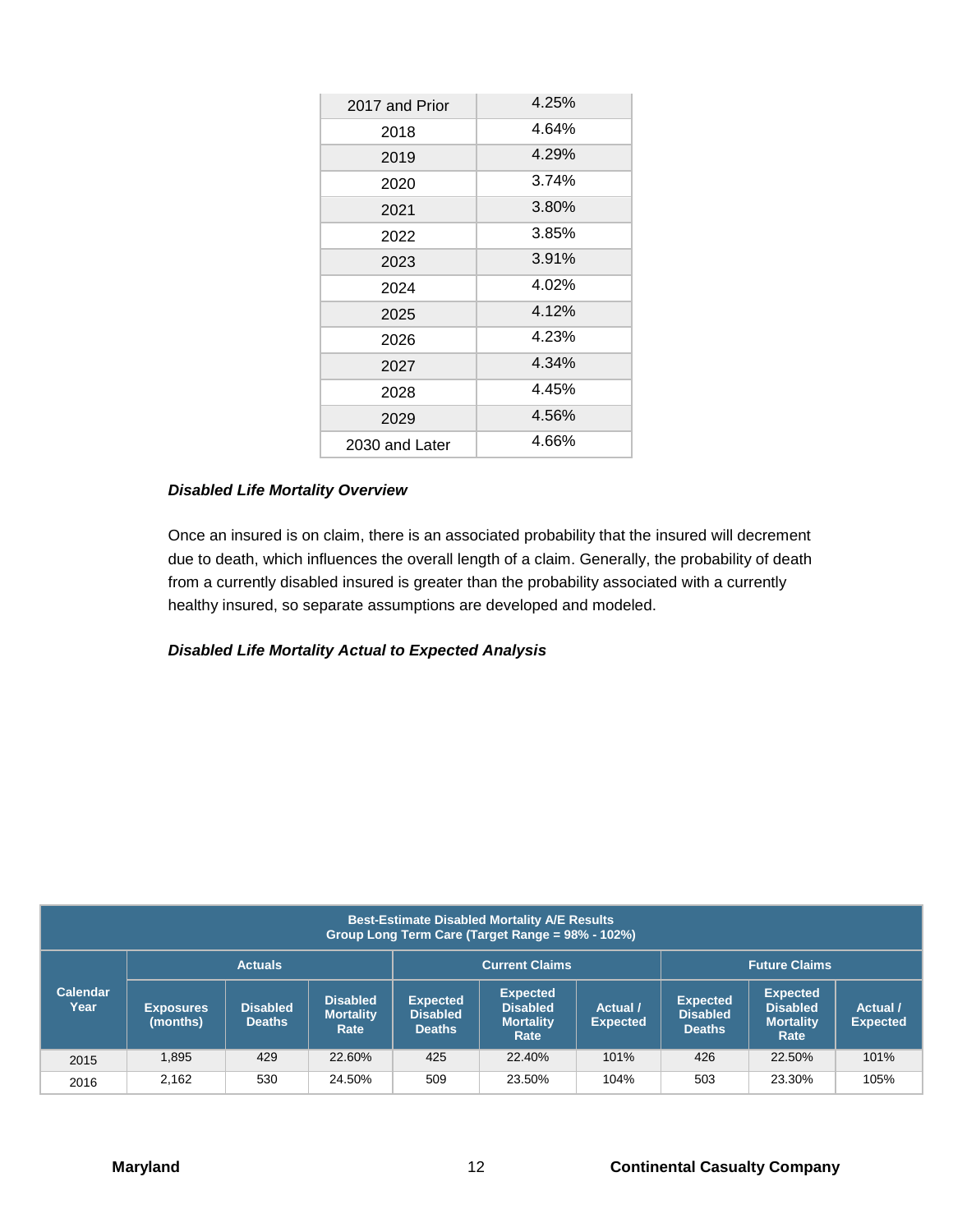| 2017  | 2,342  | 578   | 24.70% | 558   | 23.80% | 104% | 548   | 23.40% | 105% |
|-------|--------|-------|--------|-------|--------|------|-------|--------|------|
| 2018  | 2,451  | 568   | 23.20% | 587   | 23.90% | 97%  | 577   | 23.50% | 98%  |
| 2019  | 2,597  | 628   | 24.20% | 631   | 24.30% | 99%  | 620   | 23.90% | 101% |
| Total | 11.447 | 2,733 | 23.90% | 2,710 | 23.70% | 101% | 2,674 | 23.40% | 102% |

The below table summarizes the results of the experience study for GLTC disabled mortality rates, which includes experience over the past five years: The following tables illustrate the appropriateness of the proposed 2020 best estimate assumptions:

#### *Disabled Life Mortality Assumption*

The disabled life mortality rates are two-dimensional tables that vary by age of disability and disability duration. Similar to the other severity assumptions, the first five years of the tables contain monthly rates and are annual thereafter. The disabled life mortality tables vary by the following:

- Benefit period (lifetime vs non-lifetime)
- The situs of the claim (Nursing Home or Home Health Care)
- Gender
- Diagnosis of the claim (for insureds currently on claim)

Insureds that are currently in claim status have a known situs of care, so the disabled life mortality rates will be different than a policy currently in healthy status, since the future claim situs is unknown.

A sample table is shown below for sample ages of disablement (rates shown are on a monthly basis):

**Product:** GLTC **Insured Status:** Healthy **Benefit Period: Non-**Lifetime **Situs:** Nursing Home **Gender:** Male **Diagnosis:** N/A (since status is healthy)

| <b>Disability</b> | <b>Disablement Age</b> |       |       |       |  |  |  |  |
|-------------------|------------------------|-------|-------|-------|--|--|--|--|
| <b>Month</b>      | 65                     | 75    | 85    | 95    |  |  |  |  |
|                   | 1.38%                  | 2.03% | 2.30% | 2.73% |  |  |  |  |
| 2                 | 1.85%                  | 2.71% | 3.08% | 3.66% |  |  |  |  |
| 3                 | 2.01%                  | 2.96% | 3.36% | 3.99% |  |  |  |  |
| 4                 | 2.36%                  | 3.47% | 3.94% | 4.68% |  |  |  |  |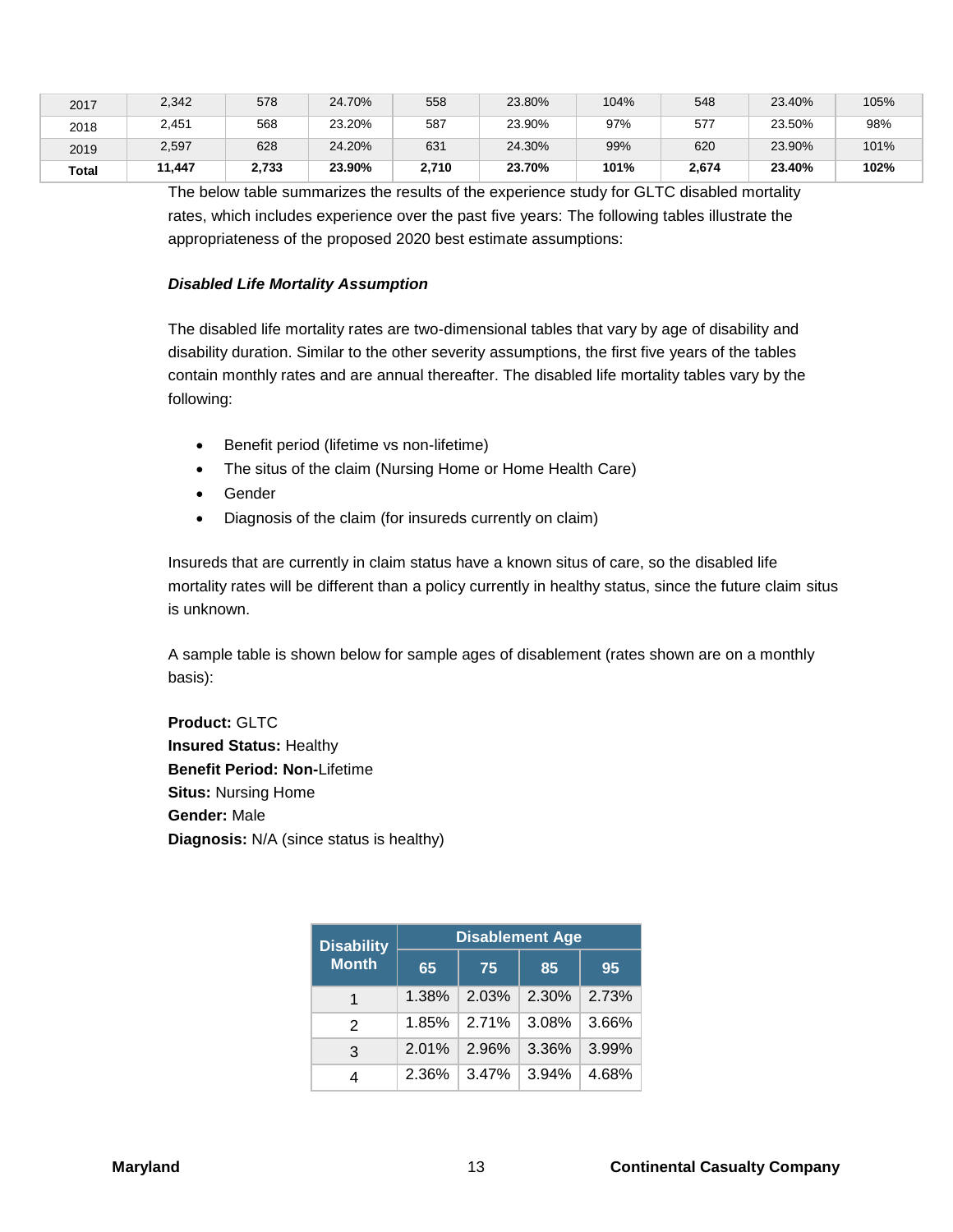| 5         | 2.93% | 4.29% | 4.88% | 5.79% |
|-----------|-------|-------|-------|-------|
| 6         | 2.19% | 3.21% | 3.65% | 4.34% |
| $7-12$    | 2.34% | 3.44% | 3.91% | 4.64% |
| $13 - 18$ | 1.37% | 2.02% | 2.33% | 2.87% |
| 19-24     | 1.44% | 2.13% | 2.45% | 3.02% |
| 25-36     | 1.67% | 2.44% | 2.85% | 3.72% |
| $37-48$   | 1.83% | 2.62% | 3.09% | 4.28% |
| 49-60     | 1.95% | 2.69% | 3.20% | 4.75% |
| .         | .     | .     | .     | .     |

#### *Transitions of Situs*

Because the current projection model does not model future claim transitions, additional adjustments are made to disabled mortality, recovery, and utilization to produce smoother claim development. The following factors are applied to group.

| Additional Adjustment Factors - Group Disabled Life Mortality & Recovery |                     |       |       |       |       |      |  |
|--------------------------------------------------------------------------|---------------------|-------|-------|-------|-------|------|--|
|                                                                          | By Disability Month |       |       |       |       |      |  |
| $1 - 12$                                                                 | $13 - 24$           | 25-36 | 37-48 | 49-60 | 61-72 | >72  |  |
| 1.00                                                                     | 1.00                | 1.00  | 1.00  | 1.00  | 0.80  | 0.75 |  |

| Additional Adjustment Factors - Group Utilization |          |                     |       |         |       |       |      |  |
|---------------------------------------------------|----------|---------------------|-------|---------|-------|-------|------|--|
| Payment                                           |          | By Disability Month |       |         |       |       |      |  |
| Type                                              | $1 - 12$ | $13 - 24$           | 25-36 | $37-48$ | 49-60 | 61-72 | >72  |  |
| Expense                                           | 1.20     | 1.20                | 1.20  | 1.20    | 1.20  | 1.20  | 1.20 |  |
| Incurred                                          |          |                     |       |         |       |       |      |  |
| Indemnity                                         | 1.05     | 1.05                | 1.05  | 1.05    | 1.05  | 1.05  | 1.05 |  |

## **Persistency**

In the projection system, the persistency assumptions relate to the probability that insureds not on claim will lapse or die. Insured reduced benefit options are considered part of the persistency assumption and are modeled as partial lapses in the projection system. Persistency assumptions include the following components:

• Healthy Life Mortality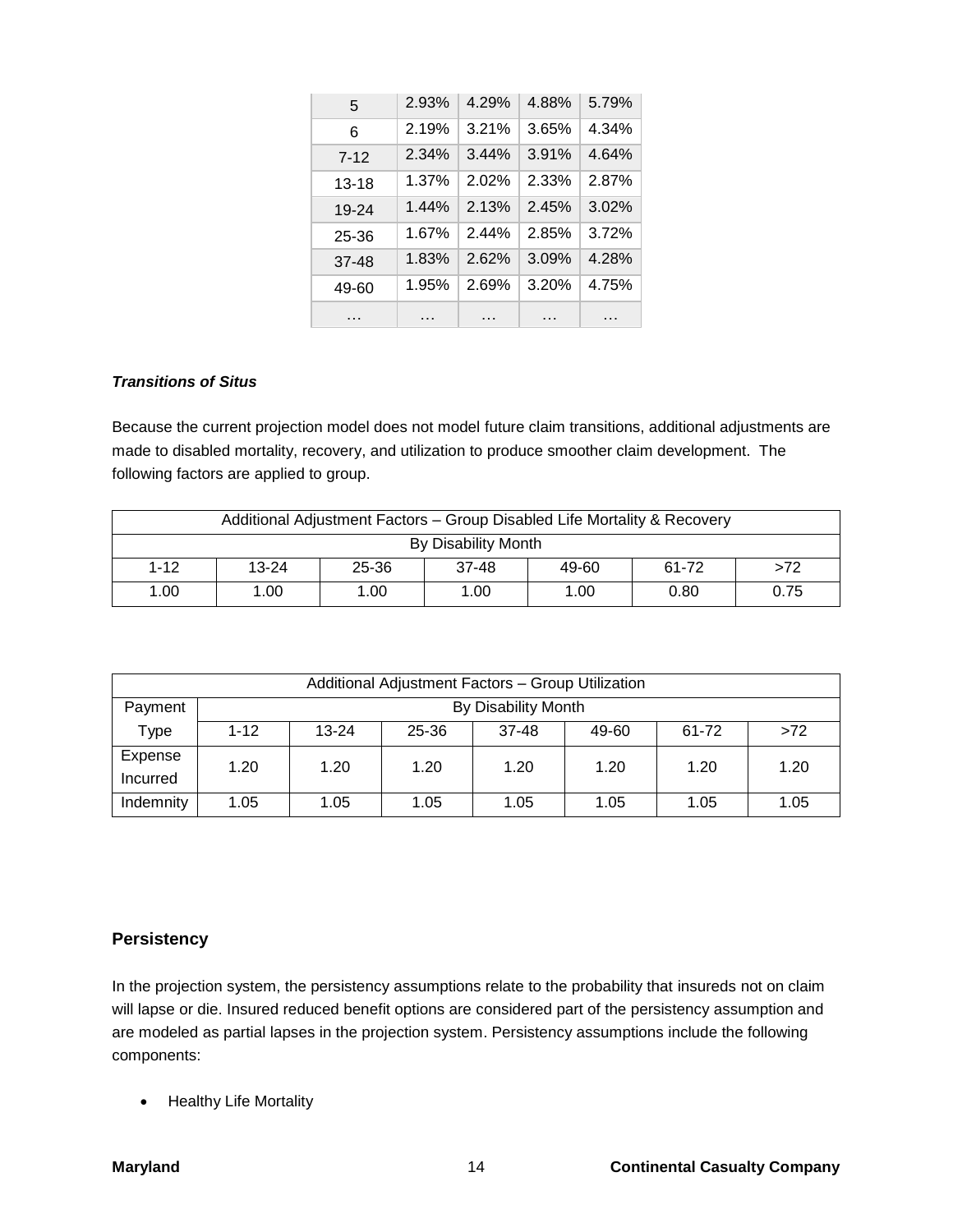- Healthy Life Mortality Improvement
- Shock Mortality
- Base lapse
- Shock lapse
- Reduced Benefit Option (RBO) Assumptions
- Lapse due to direct bill migration
- Voluntary Lapse

A further breakdown of these components is described below.

## *Healthy Life Mortality*

Deaths from insureds not on claim. This includes estimated under-reported deaths, which are an allocation of lapses for policyholders age 70 and older to deaths.

#### *Healthy Life Mortality Actual to Expected Analysis*

The below table summarizes the results of the experience study for GLTC healthy life mortality rates, which includes experience over the past seven years:

|                         | <b>Best-Estimate Healthy Life Mortality A/E Results</b><br><b>Group Long Term Care</b> |                                |                                  |                                       |                                      |                             |  |  |
|-------------------------|----------------------------------------------------------------------------------------|--------------------------------|----------------------------------|---------------------------------------|--------------------------------------|-----------------------------|--|--|
| <b>Calendar</b><br>Year | <b>Exposures</b><br>(Years)                                                            | <b>Actual</b><br><b>Deaths</b> | <b>Expected</b><br><b>Deaths</b> | <b>Actual</b><br><b>Death</b><br>Rate | <b>Expected</b><br><b>Death Rate</b> | Actual /<br><b>Expected</b> |  |  |
| 2013                    | 226,252                                                                                | 1,209                          | 1,287                            | 0.53%                                 | 0.57%                                | 94%                         |  |  |
| 2014                    | 222,970                                                                                | 1,321                          | 1,369                            | 0.59%                                 | 0.61%                                | 97%                         |  |  |
| 2015                    | 218,995                                                                                | 1,294                          | 1,305                            | 0.59%                                 | 0.60%                                | 99%                         |  |  |
| 2016                    | 208,374                                                                                | 1,355                          | 1,362                            | 0.65%                                 | 0.65%                                | 100%                        |  |  |
| 2017                    | 189,928                                                                                | 1,333                          | 1,273                            | 0.70%                                 | 0.67%                                | 105%                        |  |  |
| 2018                    | 162,713                                                                                | 1,192                          | 1.209                            | 0.73%                                 | 0.74%                                | 99%                         |  |  |
| 2019                    | 152,072                                                                                | 1,362                          | 1,175                            | $0.90\%$                              | 0.77%                                | 116%                        |  |  |
| Total                   | 1,381,305                                                                              | 9,065                          | 8,980                            | 0.66%                                 | 0.65%                                | 101%                        |  |  |

The base healthy life mortality tables are one-dimensional tables based on the 2012 IAM mortality tables (ages greater than 100 use the maximum of the 2000 Annuity table and the 2012 IAM table). There are additional multipliers to these base tables based on the company's experience, which vary by attained age band, product, and gender.

The Overall factor calibrates the overall level of the assumptions to match experience in the aggregate.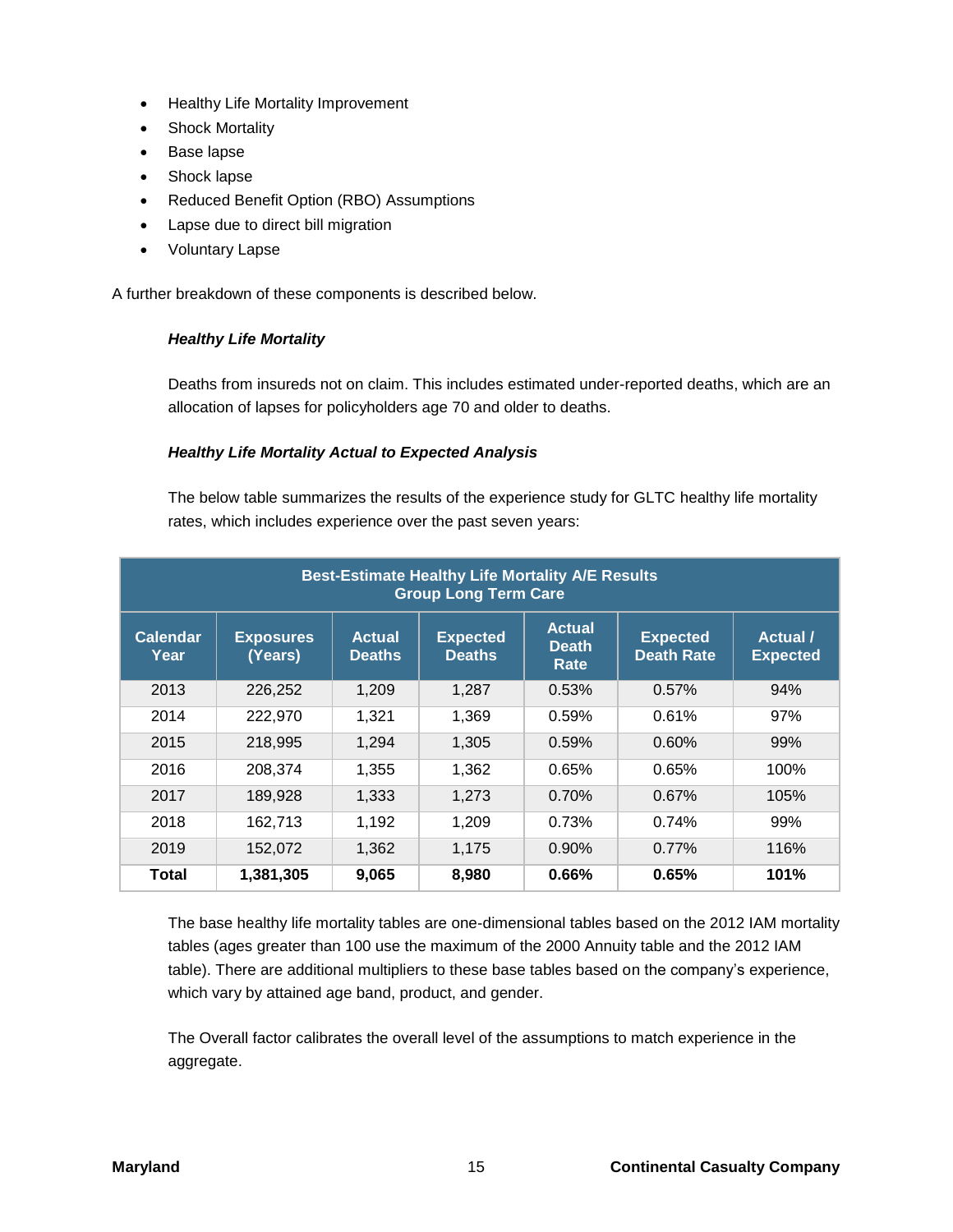The Calendar Year factors are set to flatten the A/E curve and maintain a total A/E of 100%.

The table below summarizes the factors selected:

| <b>Healthy Life Mortality Factors</b><br><b>Adjustment Factor</b> |                          |      |  |  |  |  |
|-------------------------------------------------------------------|--------------------------|------|--|--|--|--|
| Category                                                          | Variable/Benefit Feature |      |  |  |  |  |
| Overall                                                           | 0.82                     |      |  |  |  |  |
|                                                                   | $0 - 59$                 | 0.68 |  |  |  |  |
|                                                                   | 60-64                    | 0.61 |  |  |  |  |
|                                                                   | 65-69                    | 0.60 |  |  |  |  |
| <b>Attained Age</b>                                               | 70-74                    | 1.14 |  |  |  |  |
|                                                                   | $75 - 79$                | 1.07 |  |  |  |  |
|                                                                   | 80-84                    | 0.93 |  |  |  |  |
|                                                                   | 85-89                    | 0.83 |  |  |  |  |
|                                                                   | 90-94                    | 0.91 |  |  |  |  |
| Product & Gender                                                  | GLTC - Female            | 1.20 |  |  |  |  |
|                                                                   | <b>GLTC - Male</b>       | 1.34 |  |  |  |  |
|                                                                   | 2014 & Prior             | 1.00 |  |  |  |  |
|                                                                   | 2015                     | 0.90 |  |  |  |  |
|                                                                   | 2016                     | 0.90 |  |  |  |  |
|                                                                   | 2017                     | 0.85 |  |  |  |  |
|                                                                   | 2018                     | 0.85 |  |  |  |  |
|                                                                   | 2019                     | 0.80 |  |  |  |  |
|                                                                   | 2020                     | 0.70 |  |  |  |  |
| Calendar Year                                                     | 2021                     | 0.70 |  |  |  |  |
|                                                                   | 2022                     | 0.70 |  |  |  |  |
|                                                                   | 2023                     | 0.75 |  |  |  |  |
|                                                                   | 2024                     | 0.80 |  |  |  |  |
|                                                                   | 2025                     | 0.85 |  |  |  |  |
|                                                                   | 2026                     | 0.90 |  |  |  |  |
|                                                                   | 2027                     | 0.95 |  |  |  |  |
|                                                                   | 2028+                    | 1.00 |  |  |  |  |

Also, due to lack of credibility at the older ages, the assumptions grade linearly from 100% of the best estimate assumption at age 95, to 100% of the 2012 IAM/Annuity 2000 table at ages 105 and later. This method gives more weight to the credible company experience between ages 90 and 94. The method produces a smooth assumption for each combination of product, gender, and underwriting class. And it is consistent with the pattern of actual experience.

## *Healthy Life Mortality Improvement*

A healthy life mortality improvement factor is applied to the base healthy mortality table to reflect the improvement of population mortality over time. Consistent with the prior year's analysis, the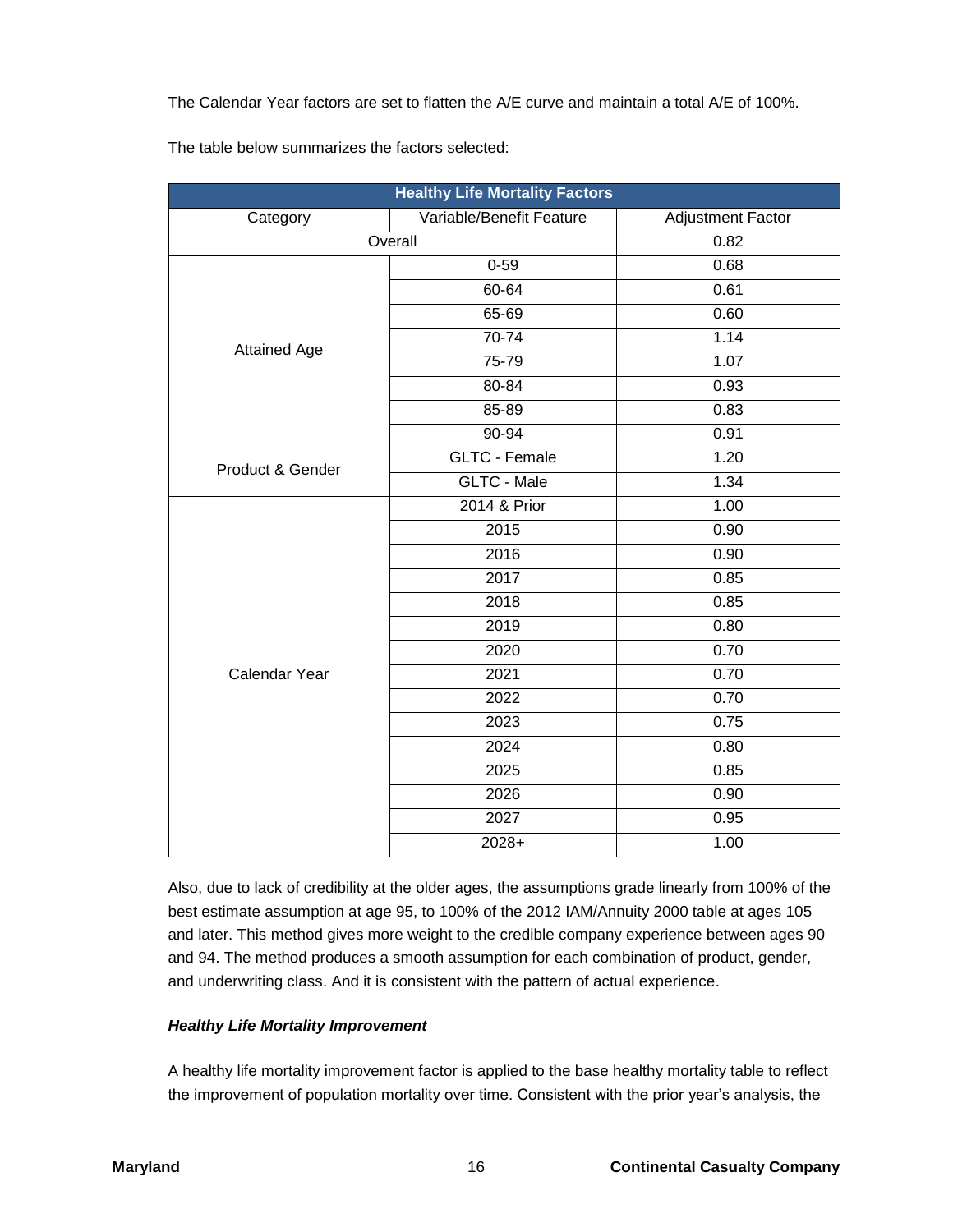Mortality Improvement Scale G2 table was used in this year's analysis. The timing of mortality improvement was set to start on the center of the experience study period where disimprovement was assumed to occur in prior years. Consistent with historical practice, mortality improvement was assumed to occur from 2017 to 2026.



An example is shown below for reference:

#### *Shock Mortality*

Due to policyholders going on claim as a result of shock incidence, it is theorized that these people are the less healthy policyholders not on claim. This causes an artificially lower healthy life mortality rate as these people are now moved to disabled life mortality assumption, leaving a temporarily healthier population within the healthy life pool of policyholders.

#### *Base lapse*

Lapses in absence of direct-bill migration and rate increases.

#### *Shock lapse*

Lapses in excess of base lapse in response to a rate increase. Shock lapses are estimated to isolate base lapses.

## *Reduced Benefit Option (RBO) Assumptions*

Represents the impact of policyholders choosing to reduce benefits in response to a rate increase.

#### *Lapse due to direct bill migration*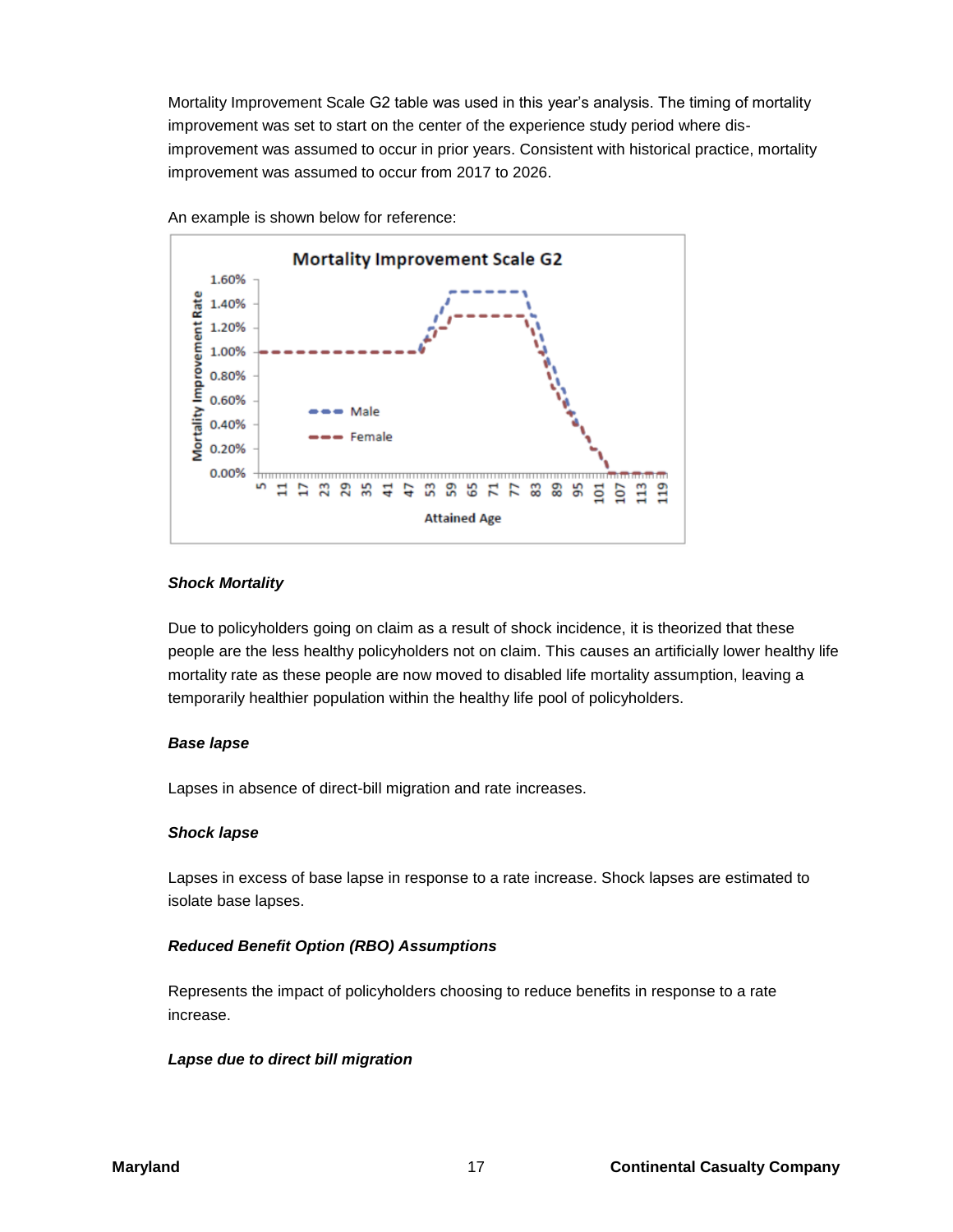High lapses for GLTC in response to moving policyholders from payroll deduction to direct bill payment type. During assumption setting, estimates are made for direct bill migration lapse to exclude them from the development of lapse and mortality assumptions. There is no best estimate assumption for direct bill migration lapse since most groups will have been migrated to direct bill migration by 9/30/2020.

## *Voluntary Lapse*

The voluntary lapse assumption reflects the probability associated with an insured voluntarily canceling their policy. The voluntary lapse rates differ from shock lapse rates in that the policy cancelation is not due to a rate increase notification.

## *Voluntary Lapse Actual to Expected Analysis*

The below table summarizes the results of the experience study for GLTC voluntary lapse rates, which includes experience over the past seven years:

| <b>Best-Estimate Voluntary Lapse A/E Results</b><br><b>Group Long Term Care</b> |                             |                        |                                 |                                |                                      |                                  |  |
|---------------------------------------------------------------------------------|-----------------------------|------------------------|---------------------------------|--------------------------------|--------------------------------------|----------------------------------|--|
| <b>Calendar</b><br>Year                                                         | <b>Exposures</b><br>(Years) | <b>Actual</b><br>Lapse | <b>Expected</b><br><b>Lapse</b> | <b>Actual</b><br>Lapse<br>Rate | <b>Expected</b><br><b>Lapse Rate</b> | <b>Actual</b><br><b>Expected</b> |  |
| 2013                                                                            | 230,642                     | 9,903                  | 9,577                           | 4.29%                          | 4.15%                                | 103%                             |  |
| 2014                                                                            | 226,775                     | 8,833                  | 8,519                           | $3.90\%$                       | 3.76%                                | 104%                             |  |
| 2015                                                                            | 223,794                     | 8,833                  | 7,613                           | 3.85%                          | 3.40%                                | 113%                             |  |
| 2016                                                                            | 214,772                     | 8,627                  | 6,552                           | 3.14%                          | 3.05%                                | 103%                             |  |
| 2017                                                                            | 198,103                     | 6,742                  | 5,126                           | 2.67%                          | 2.59%                                | 103%                             |  |
| 2018                                                                            | 167,143                     | 5,293                  | 3,421                           | 3.37%                          | 2.05%                                | 164%                             |  |
| 2019                                                                            | 153,958                     | 5,625                  | 2,730                           | 1.83%                          | 1.77%                                | 103%                             |  |
| Total                                                                           | 1,415,187                   | 47,837                 | 43,538                          | 3.38%                          | 3.08%                                | 110%                             |  |

## *Voluntary Lapse Assumption*

The voluntary lapse assumptions are one-dimensional tables that vary by policy duration. The voluntary lapse tables vary by the following:

- Benefit period (lifetime or non-lifetime)
- Inflation type (inflation protection or no inflation protection)
- Timing adjustment ('Skew lapse') to align modeled lapse behavior with CNA's billing practices
- Limited pay adjustment to set lapse rates to zero beyond premium payment dates (10 Pay, Age 65, 20 Pay and 25 Pay)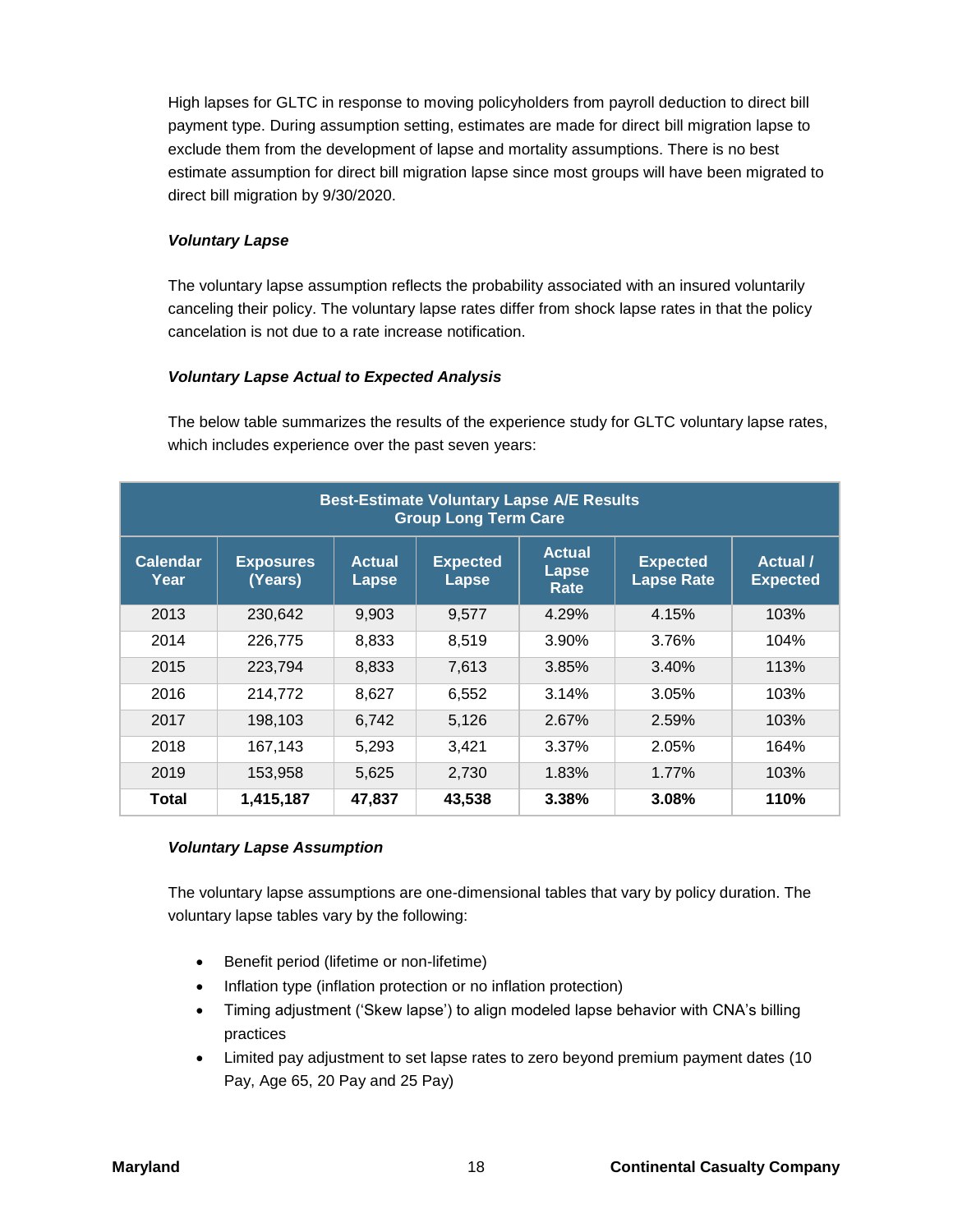A sample voluntary lapse table is shown below:

**Product:** GLTC **Benefit Period:** Lifetime **Inflation Type:** Compound

| <b>Policy</b><br><b>Duration</b> | <b>Voluntary</b><br>Lapse |
|----------------------------------|---------------------------|
| 1                                | 8.60%                     |
| $\overline{2}$                   | 6.60%                     |
| 3                                | 5.60%                     |
| 4                                | 5.00%                     |
| 5                                | 4.50%                     |
| 6                                | 4.05%                     |
| $\overline{7}$                   | 3.65%                     |
| 8                                | 3.30%                     |
| 9                                | 2.95%                     |
| 10                               | 2.60%                     |
| 11                               | 2.30%                     |
| 12                               | 2.05%                     |
| 13                               | 1.77%                     |
| 14                               | 1.49%                     |
| 15                               | 1.21%                     |
| 16+                              | 0.93%                     |

## *Shock Lapse and Reduced Benefit Option*

In 2020, the shock lapse and RBO assumptions were combined into one assumption that accounted for additional lapses above base lapses. Given the increased transparency in providing alternatives in lieu of paying the rate increase for older products, it assumed that that shock and RBO behavior will be similar between individual products.

In setting the 2020 assumption, it was decided that a 50% reduction in the 2019 assumption would be used. Given that remaining policyholders have persisted through all previous rounds of rate increases, it is expected that the future likelihood of policyholders to elect the RBO option or lapse is less likely. Therefore, the assumption should reflect diminishing impact from shock lapses and RBOs.

Additionally, due to projection modeling limitations, it is not possible to model future contingent or increased contingent non-forfeiture upon a lapse from a rate increase. Decreasing the shock lapse and RBO assumption provides a provision for funding the paid-up policy reserves once established on an ongoing basis..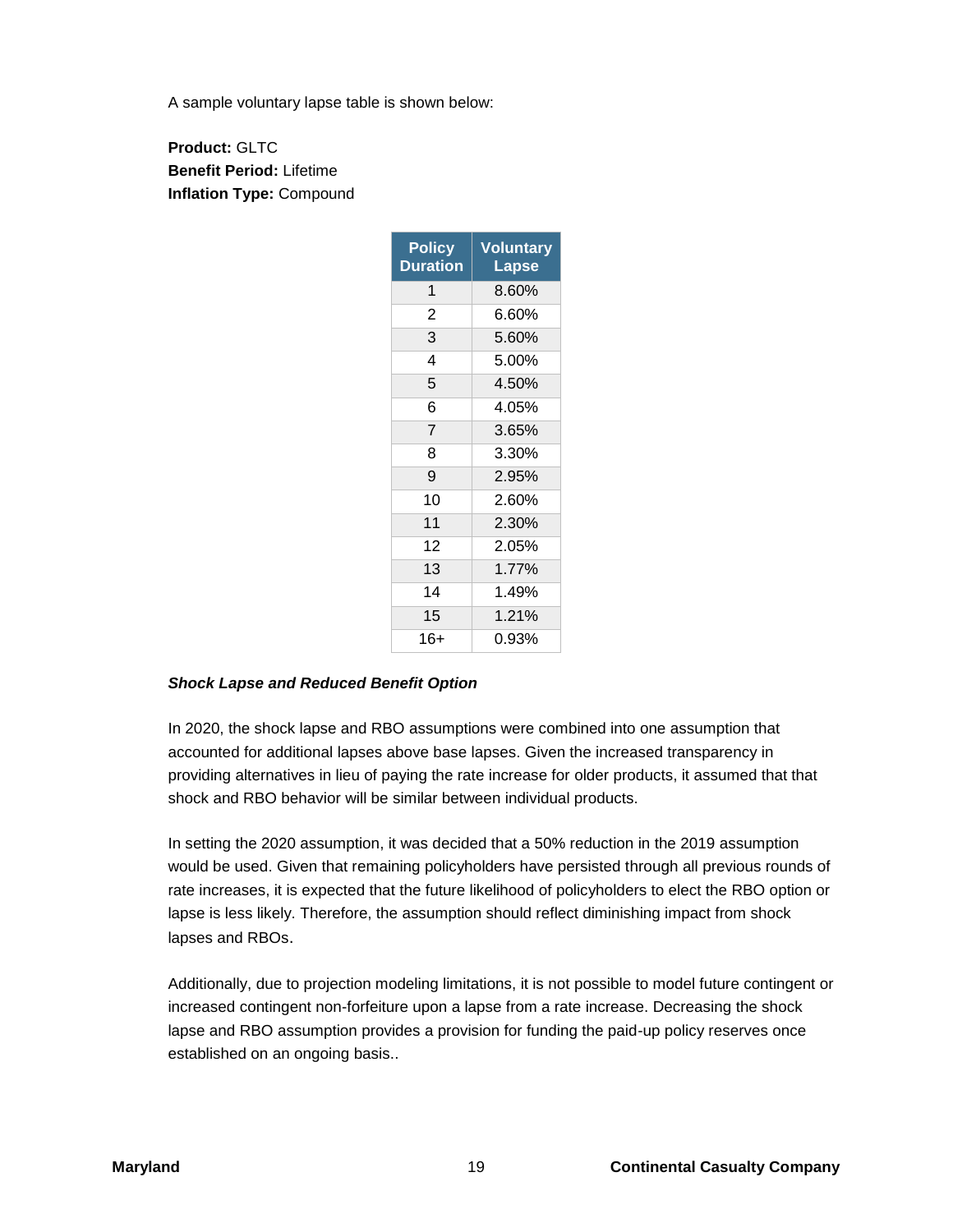# **6. Discount Rate**

The inforce count-weighted average maximum statutory valuation interest rate for contract reserves is used to accumulate past actual experience and discount future expectations, 4.35%.

## **7. Expenses**

This filing is based on loss ratios and expense levels have not been considered. Commissions are not paid on rate increase premiums.

## **8. Marketing Method**

These policies were sold directly to employer groups, through benefit consultants, or non-captive agents.

## **9. Underwriting Description**

Actively-at-work employees were guaranteed issue during open enrollment periods; otherwise they were subject to short-form underwriting.

Generally, spouses of actively-at-work employees were subject to short-form underwriting. However, in some cases spouses were allowed to enter subject to a simple ADL screen, conditional upon the activelyat-work employee also enrolling. This practice was generally phased out in the late 1990's.

All other eligible classes of insureds, such as parents and retirees, were subject to long-form underwriting.

Various underwriting tools in addition to the application may have included medical records, an attending physician's statement, telephone interviews, and/or face-to-face assessments.

The distribution of the inforce certificates by underwriting type at original issue is provided below:

| <b>Underwriting Type</b> | Inforce at Dec. 31, 2020 |
|--------------------------|--------------------------|
| <b>Guaranteed Issue</b>  | 83.2%                    |
| Short-Form               | $13.7\%$                 |
| Long-Form                | $3.1\%$                  |

## **10.Premiums**

Premiums are unisex and payable for life unless the insured selected a limited pay option. Only 0.6% of insureds inforce as of December 31, 2020 elected a limited pay option. Premiums are level except for a limited number of groups where premiums may increase annually, indexed to a 5% annual benefit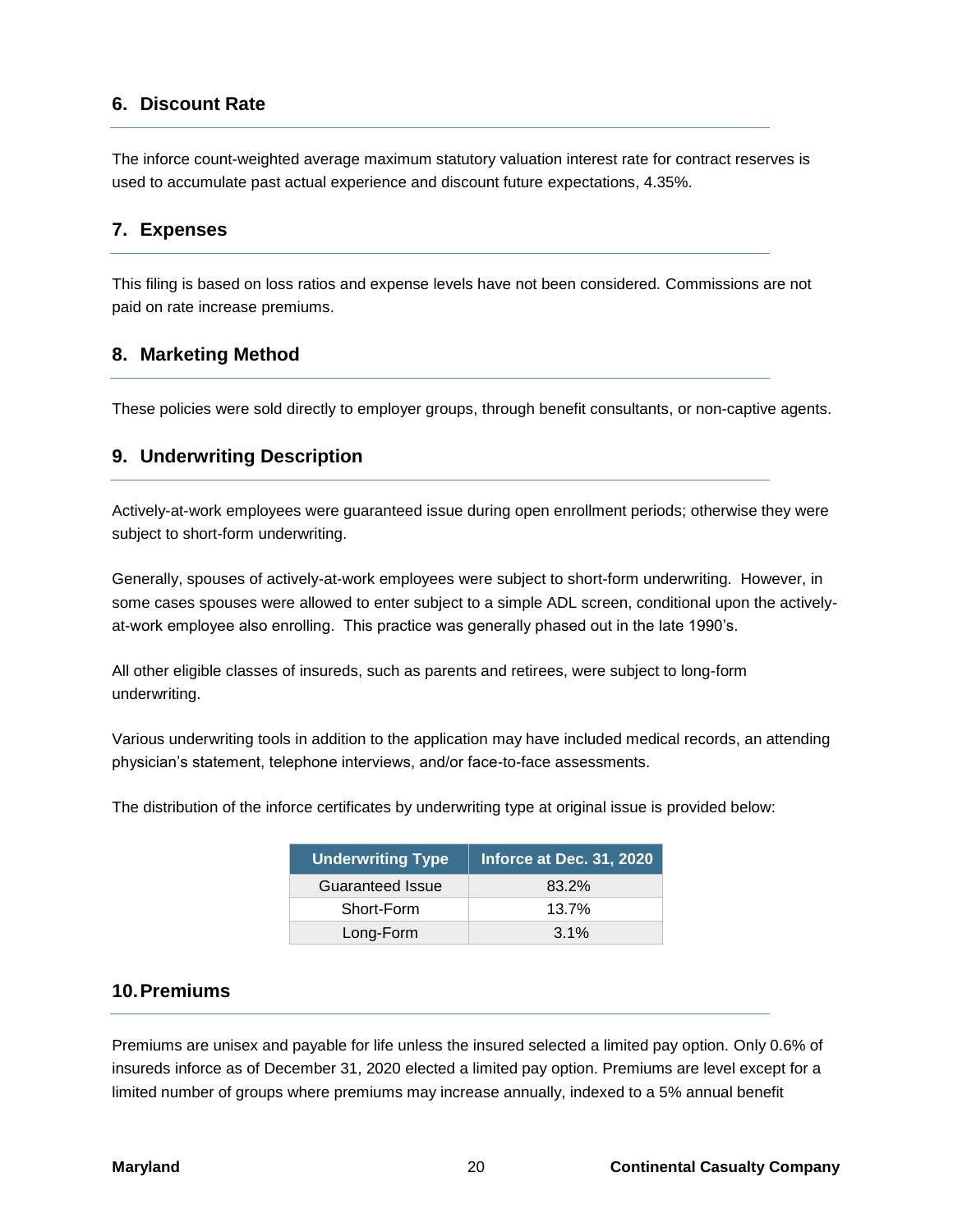inflation rate. Premiums may vary by issue age, elimination period, benefit period / lifetime maximum, initial daily benefit amount, and level of home health care coverage, ABI option, premium mode, underwriting class, marital status, group size, and the selection of any other options or riders.

# **11.Modal Premium Factors**

The following modal factors remain unchanged and are applied to the annual premium to obtain the modal premium.

| <b>Payment Mode</b> | P1-43636-A and<br><b>SR-LTCP-</b><br><b>Series</b> | <b>Nationwide Premium</b><br><b>Distribution at</b><br>Dec. 31, 2020 |
|---------------------|----------------------------------------------------|----------------------------------------------------------------------|
| Annual              | 1.000                                              | 18.5%                                                                |
| Semi-Annual         | 0.520                                              | 9.0%                                                                 |
| Quarterly           | 0.270                                              | 40.9%                                                                |
| Monthly             | 0.090                                              | 30.6%                                                                |
| Semi-Monthly        | 0.045                                              | 0.0%                                                                 |
| <b>Bi-Weekly</b>    | $0.090*(12/26)$                                    | 1.0%                                                                 |
| Weekly              | $0.090*(12/52)$                                    | $0.0\%$                                                              |

# **12.Issue Age Range**

Issue ages range from 17 to 90.

# **13.Area Factors**

Area factors are not used for these policy forms.

# **14.Average Annualized Premium**

The average annualized premium for the policy forms subject to the rate increase request, both before and after the impact of the requested rate increase, is included in Exhibit 1.

# **15.Number of Insureds**

The current number of insureds as of December 31, 2020 can be found in Exhibit 1.

# **16.Distribution of Business**

The historical experience reflects the actual distribution of insureds during the experience period. The current distribution of business as of December 31, 2020 was used to project future experience. Exhibit 2 contains the distribution of the inforce insureds by key demographic and benefit characteristics.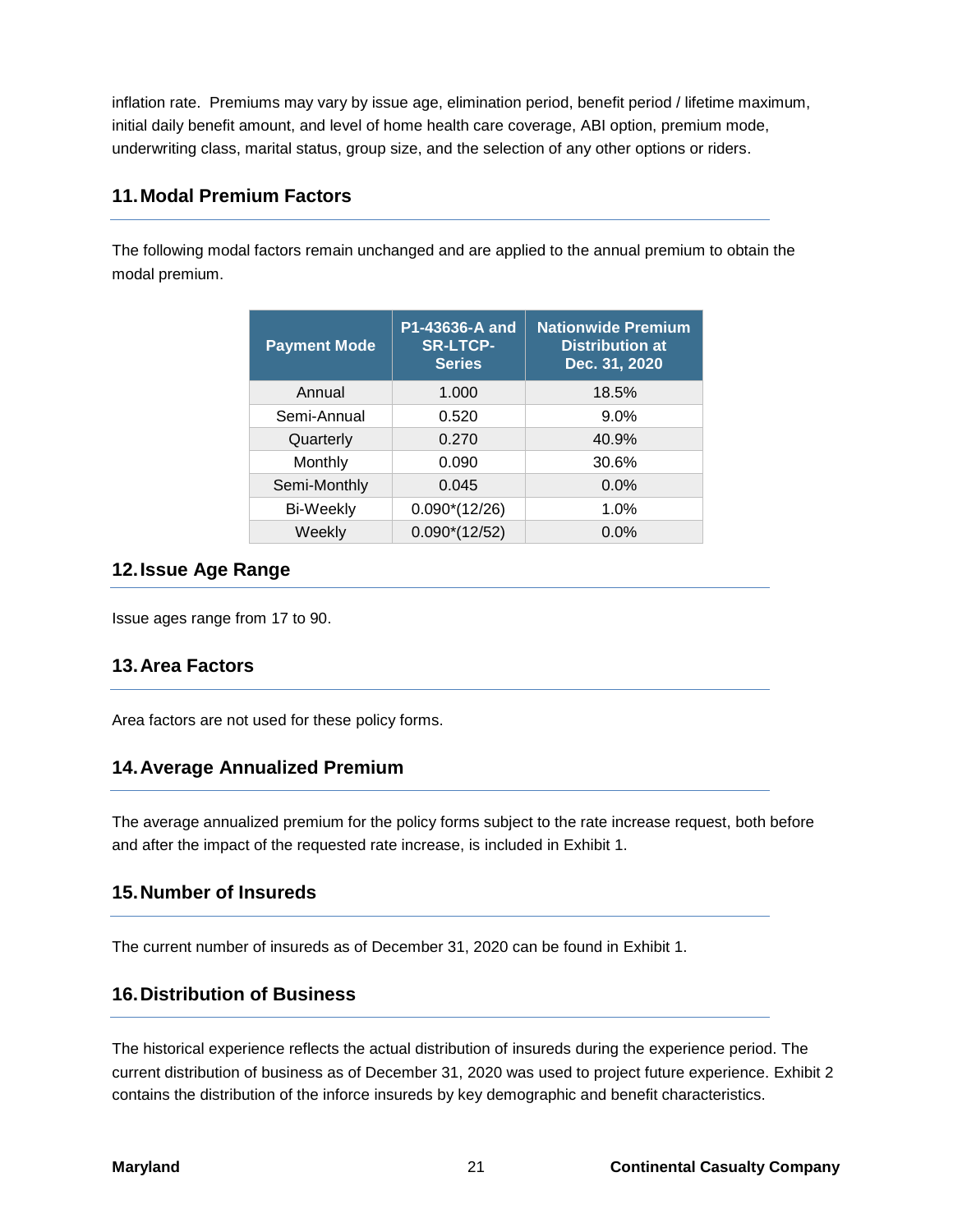# **17.Claim Liability and Reserves**

Active life reserves have not been used in this rate increase analysis. Claim reserves as of December 31, 2020 have been discounted to the incurral date of each respective claim and included in historical incurred claims. Incurred but not reported reserve ("IBNR") balances and terminated but not reported reserve ("TBNR") balances as of December 31, 2020 have been allocated to a calendar year of incurral and included in historical incurred claims.

# **18.Trend Assumptions**

As this is not medical insurance, explicit medical cost trends have not been included in the projections.

# **19.Experience – Past and Future**

Earned premiums and incurred claims, projected through 2079 are developed from a first-principles actuarial model representing actual contracts in-force as of December 31, 2020. The assumptions described in Section 5 are used to project earned premiums and incurred claims.

Waived premiums are not included as premiums nor claims in either the actual historical or the projected future experience.

Historical results reflect earned premium by calendar year with claims captured by incurral year. That is, incurred claims for a calendar year represent all payments through December 31, 2020 for a claim incurred in a particular calendar year plus any claim reserve held as of December 31, 2020. Incurred claims also include IBNR and TBNR held as of December 31, 2020.

Exhibit 3 presents nationwide experience, with the earned premium restated with your state's prior rate increase approvals, for all forms affected by this rate increase to ensure maximum credibility.

Annual loss ratios are calculated, with and without interest, as incurred claims divided by earned premiums.

A lifetime loss ratio as of December 31, 2020 is calculated as the sum of accumulated past experience and discounted future experience using the nationwide inforce count-weighted average maximum statutory valuation interest rate for contract reserves.

# **20.History of Rate Adjustments**

See Exhibit 1 for a history of prior rate adjustments in your state.

# **21.Ensuring No Cross-Subsidization Between States**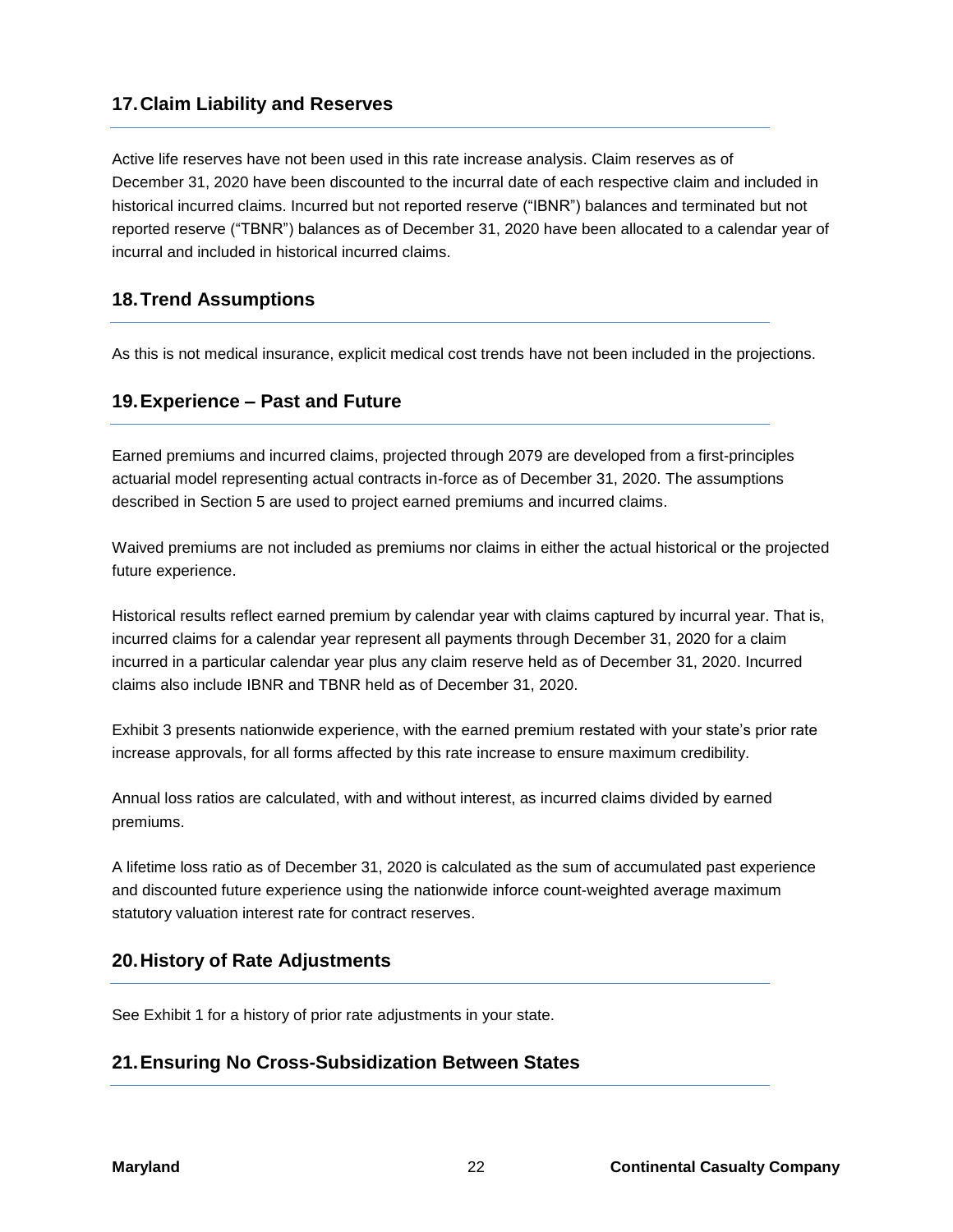We have ensured no state's rate increase approvals will subsidize other states' experience. Rate increase requests will vary by state, but only to reflect the timing and amount of prior rate increases approved by that state. This is accomplished by first backing-out all prior rate increases from our nationwide premium data. We then reintroduce prior rate increases with the amount and timing based on your state's prior approvals (as referenced in Section 17). The current proposed rate increase(s) are then determined.

Although some states may have capped our previous inforce rate increase filings, it is the intention of CCC's management that subsequent filings will be submitted at a later date until an actuarially equivalent amount is achieved.

# **22.Requested Rate Increase and Demonstration of Satisfaction of Requirements**

CCC is requesting a premium rate increase on all policy forms included in this filing, to be implemented over three years. The rate increase request varies by benefit feature, specifically the lifetime ABI benefit, as follows:

| <b>Benefit Feature</b>                 | <b>Requested Rate Increase</b><br>(Y1, Y2, Y3) |
|----------------------------------------|------------------------------------------------|
| Insureds without Standard Lifetime ABI | 83.1% (70%, 7,7%)                              |
| Insureds with Standard Lifetime ABI    | 273.2% (70%, 70%, 29.1%)                       |

Corresponding rate schedules reflecting the increase are included with this filing. CCC will continue to monitor the experience of this block and take appropriate actions when necessary.

Note that the actual rates implemented may vary slightly from those filed due to implementation rounding algorithms.

Satisfaction of minimum required loss ratio requirements is demonstrated in Exhibit 1. This approach shows that with the requested rate increase, the expected lifetime loss ratio exceeds the minimum loss ratio requirement.

Exhibit 4 included with this memorandum provides a demonstration that the requested rate increase meets the {58/85} test required by your state's rate stability regulation.

The historical and future projected incurred claims in the 58/85 test were increased by 10% from the best estimate projections to reflect assumptions that include moderately adverse conditions (equates to a 10% deterioration in the lifetime loss ratio). Present and accumulated values in the demonstration are determined at the average maximum valuation interest rate for contract reserves over the issue period.

This memo certifies that these rates with the full rate increase will be sufficient under moderately adverse conditions. Moderately adverse is defined as a 10% deterioration in the lifetime loss ratio (i.e. Lifetime Loss Ratio x 1.1).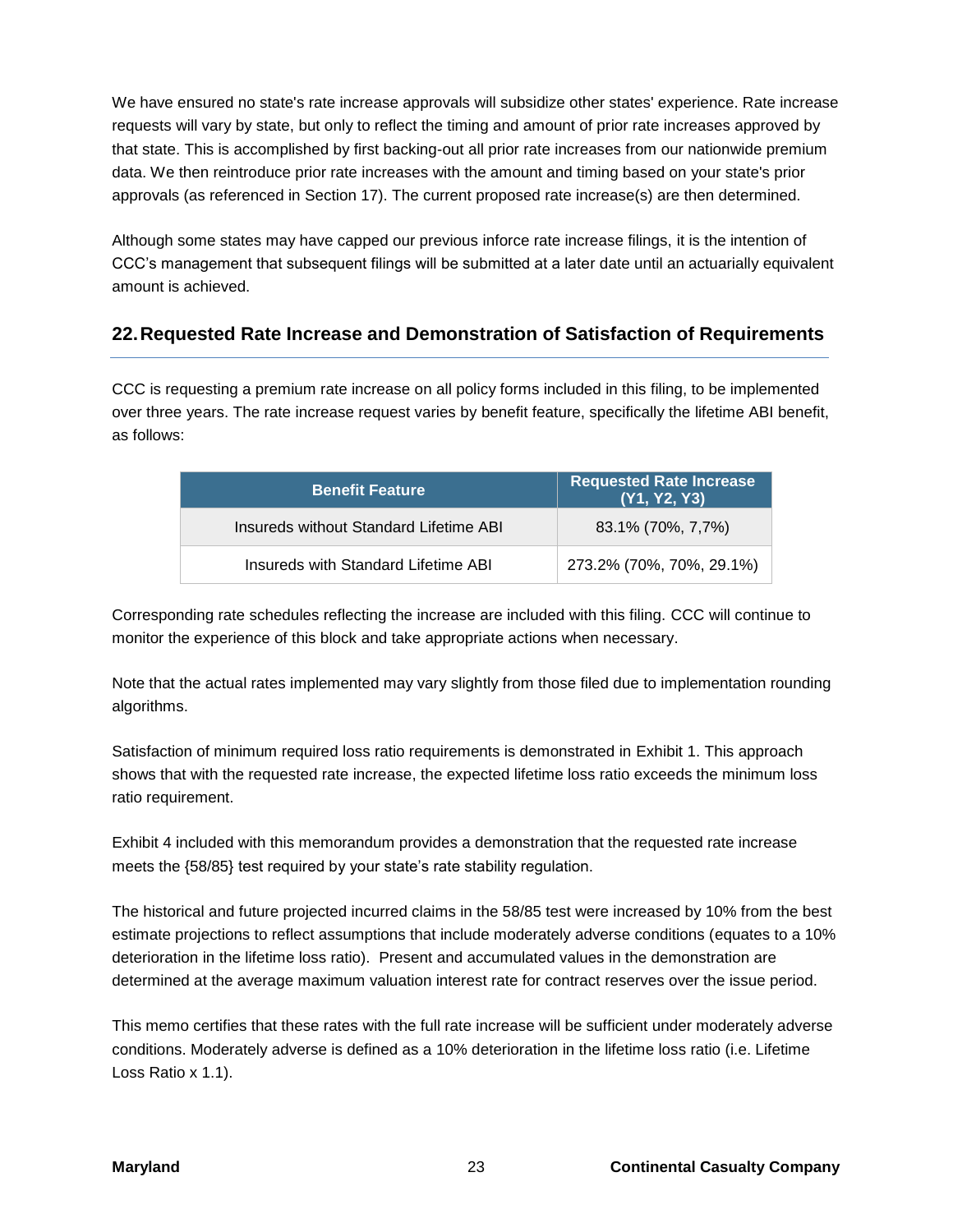# **23.Proposed Effective Date**

The rate increase will apply to certificates on their next premium due date following a notification period at least as long as required by your state following approval. No insured will receive more than one increase in a 12 month period.

# **24.Relationship of Renewal Premium to New Business Premium**

CCC is no longer selling any new long term care business. Therefore, the comparison of renewal premium rates after the rate increase to the Company's current new business premium rate schedule is not applicable.

# **25.Actuarial Certification**

I am an Associate of the Society of Actuaries and a Member of the American Academy of Actuaries. I meet the Academy's qualification standards to render this actuarial opinion and am familiar with the filing requirements for long term care insurance premium and rate increases.

This memorandum has been prepared in conformity with all applicable Actuarial Standards of Practice ("ASOP"), including, but not limited to, the following:

- ASOP 7, "Analysis of Life, Health, or Property/Casualty Insurer Cash Flows";
- ASOP 8, "Regulatory Filings for Health Benefits, Accident and Health Insurance, and Entities Providing Health Benefits";
- ASOP 18, "Long Term Care Insurance";
- ASOP 23, "Data Quality"; and
- ASOP 41, "Actuarial Communications".

I have relied upon policy and claim information extracts, as of December 31, 2020, which contain a seriatim listing of all insureds covered under CCC Long Term Care insurance contracts. I have also relied upon associated paid premium extracts providing details of payment dates and amounts. I have also relied upon associated paid claim extracts providing details by claim regarding payment dates, service dates, benefit types and payment amounts. This information was provided by CCC's Long Term Care Operations team in partnership with our Third Party Administrator.

I have relied upon statutory reserves as of December 31, 2020, for Claims Reserves, Incurred but Not Reported reserves, and Terminated but Not Reported Reserves, provided by CCC's Long Term Care Finance and Reserving team.

I have relied upon actuarial assumptions developed by CCC's Long Term Care Projections and Experience Studies team, which develops assumptions primarily for asset and reserve adequacy analysis, under the direction of the opining actuary, John Munro, FSA, MAAA, who approved those